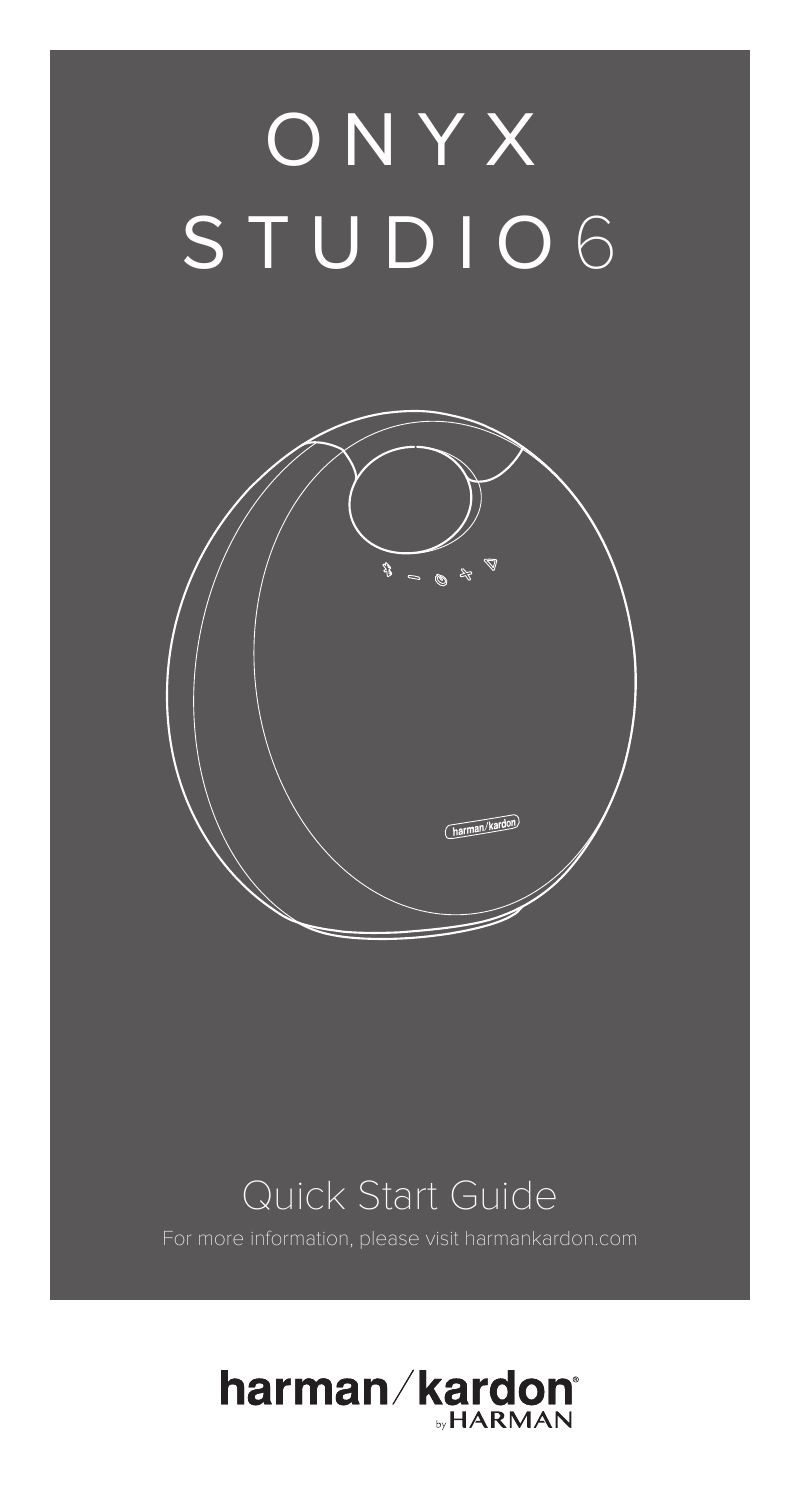### / 1. WHAT'S IN THE BOX



# / 2. BUTTONS

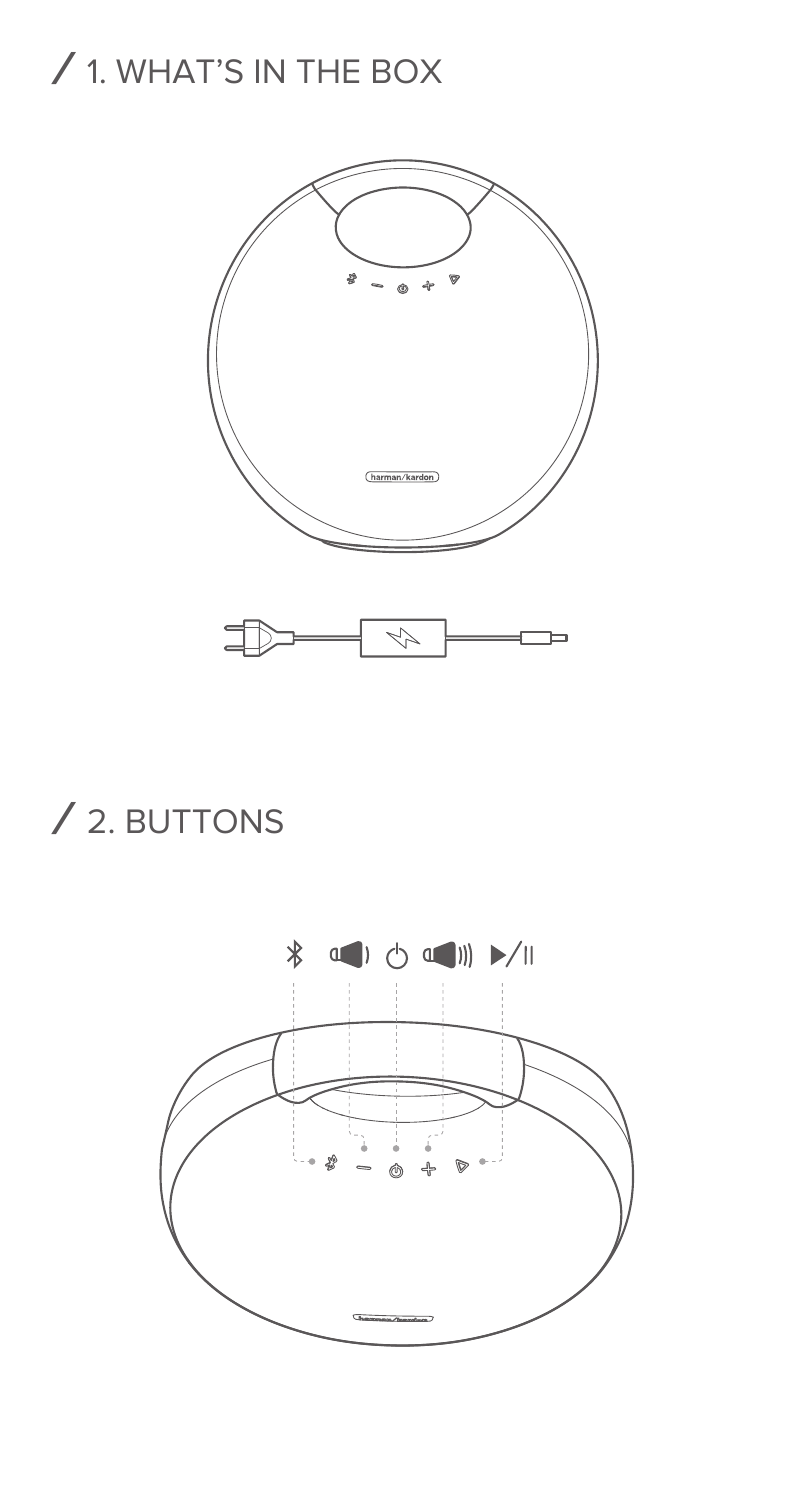## / 3. CONNECTIONS



## / 4. BLUETOOTH®

4.1 Bluetooth connection

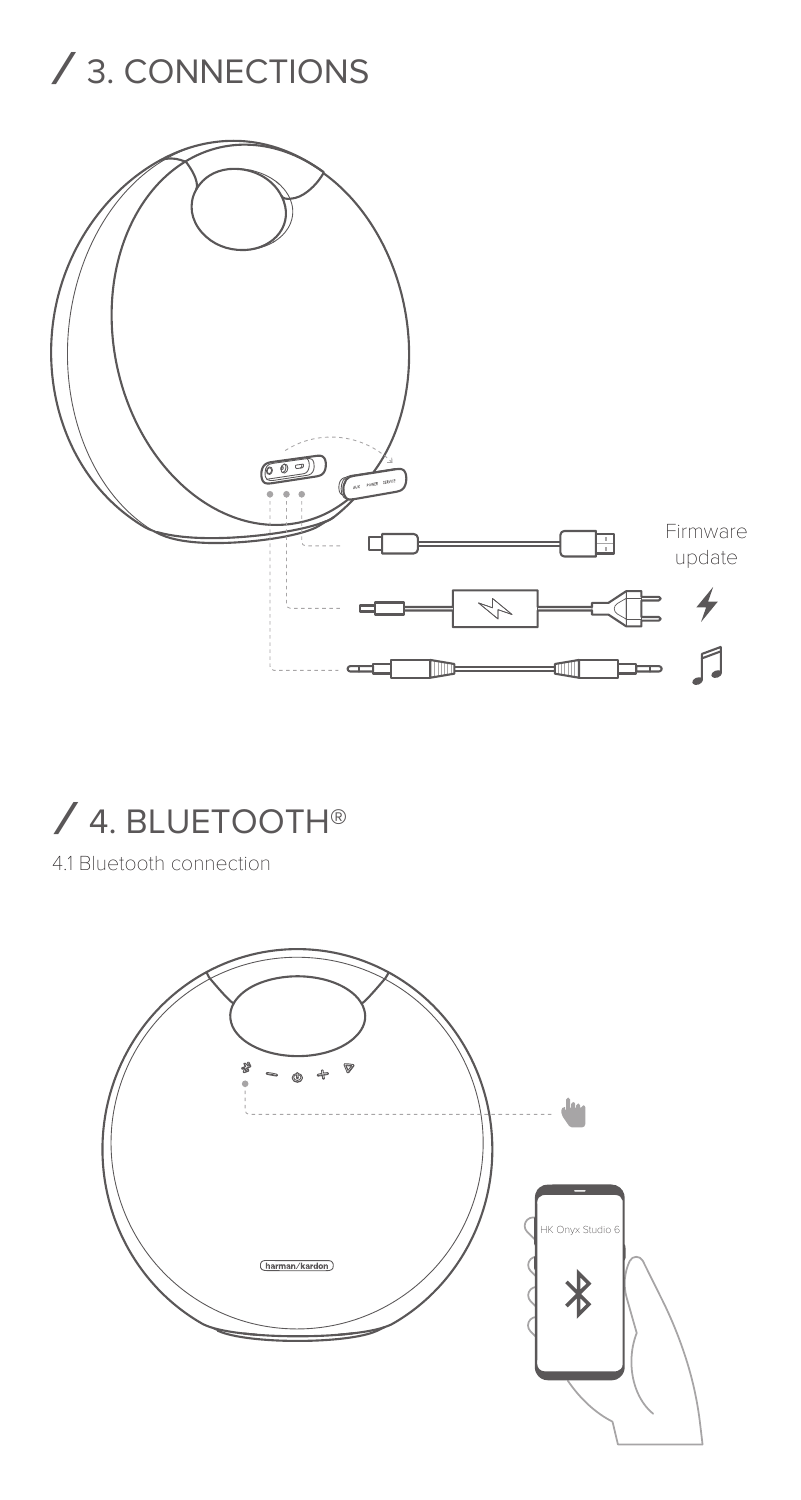| $\mathbf{w}_{\times 1} \blacktriangleright / \mathbf{u}$<br>$\mathbf{w}_{x2}$ $\mathbf{w}$<br>harman/kardon |  |
|-------------------------------------------------------------------------------------------------------------|--|
| $/5$ I FD REHAVIOR                                                                                          |  |

# / 5. LED BEHAVIOR

| Blinking      | Bluetooth pairing mode                     |
|---------------|--------------------------------------------|
| Slow blinking | Bluetooth not connected                    |
| Fast blinking | Wireless Dual Sound pairing mode           |
|               | /器 Bluetooth/Wireless Dual Sound connected |
| Blinking      | Low power                                  |
|               | Charging                                   |

### / 6. WIRELESS DUAL SOUND



Long press the Bluetooth button to connect another Onyx Studio 6 for louder sound.

Appuyez longtemps sur le bouton Bluetooth pour connecter une autre Onyx Studio 6 afin d'obtenir plus de puissance.

Mantenga pulsado el botón de Bluetooth para conectar otro Onyx Studio 6 y obtener un sonido más fuerte.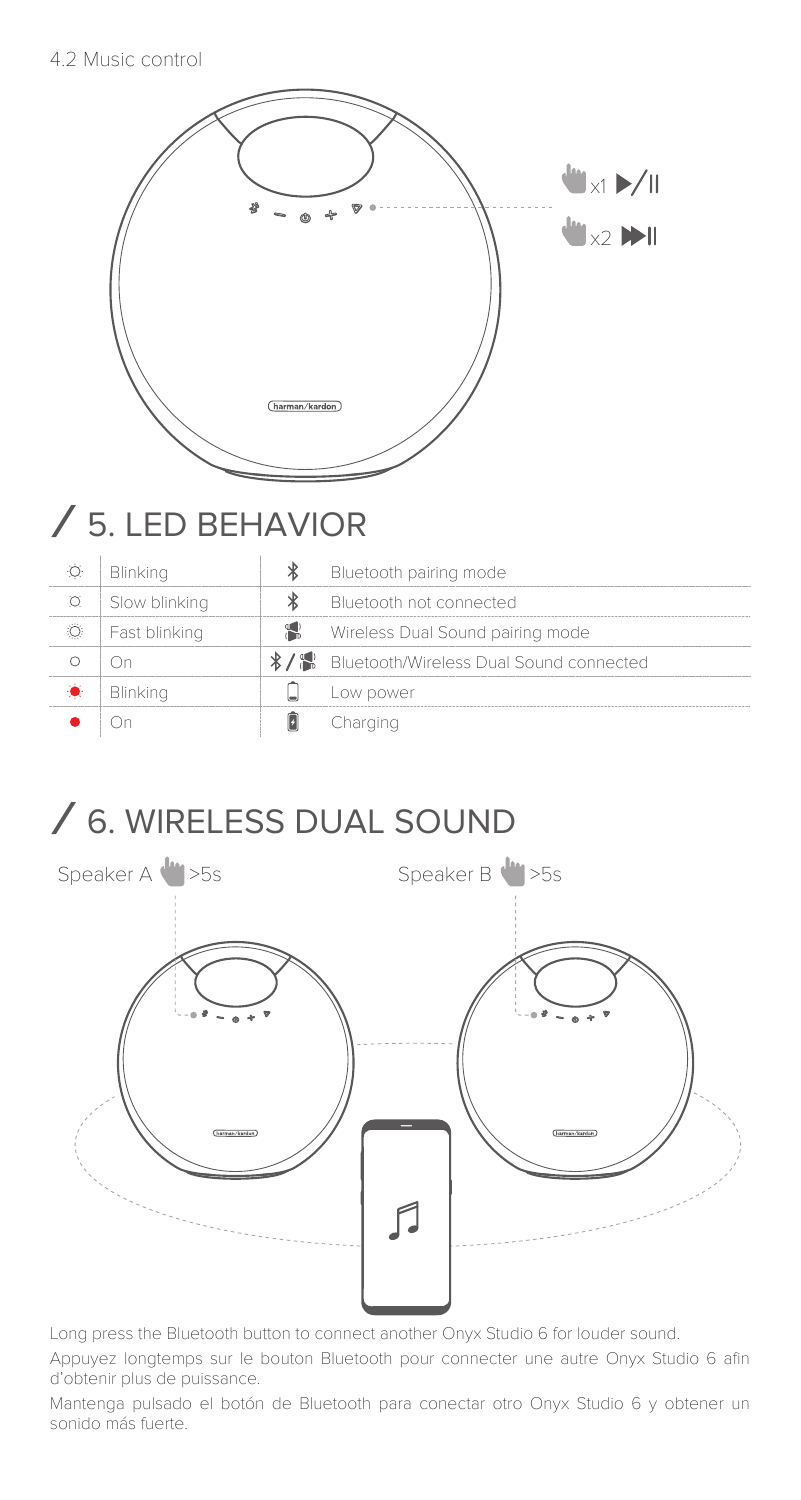Pressione longamente o botão Bluetooth para conectar outra caixa Onyx Studio 6 e obter maior volume.

Halten Sie die Bluetooth-Taste länger gedrückt, um einen weiteren Onyx Studio 6 für noch mehr Klang zu verbinden.

Tieni premuto il pulsante Bluetooth per collegare un altro Onyx Studio 6 per un suono ancor più forte. Houd de Bluetooth-toets ingedrukt om een andere Onyx Studio 6 aan te sluiten voor meer geluid. Trykk og hold Bluetooth-knappen for å koble til enda en Onyx Studio 6 for høyere lyd.

Jos haluat voimakkaamman äänen, kytke toinen Onyx Studio 6 painamalla pitkään Bluetoothpainiketta.

Нажмите и удерживайте кнопку Bluetooth для подключения еще одного Onyx Studio 6 и увеличения громкости воспроизведения.

Håll inne Bluetooth-knappen när du vill ansluta till en andra Onyx Studio 6 och få högre ljud.

Hold Bluetooth-knappen inde, hvis du vil tilkoble en anden Onyx Studio 6 for at få højere lyd. Πατήστε παρατεταμένα το κουμπί Bluetooth για να συνδέσετε άλλο Onyx Studio 6 για πιο δυνατό ήχο.

A hangosabb hangzás érdekében hosszan nyomja le a Bluetotth gombot, ezzel egy másik Onyx Studio 6 is csatlakoztatásra fog kerülni.

Daha yüksek ses için başka bir Onyx Studio 6'yı bağlamak amacıyla Bluetooth düğmesine uzun basın. Bluetoothボタンを長押しして、もう一台のOnyx Studio 6(オニキス・スタジオ3)を接続しすること で、さらに大音量で楽しめます

Przytrzymaj przycisk Bluetooth, żeby podłączyć kolejny głośnik Onyx Studio 6 w celu zwiększenia głośności dźwięku.

더 큰 사운드를 위해 다른 Onyx Studio 6를 연결하려면 Bluetooth 버튼을 길게 누르십시오.

长按蓝牙按钮连接另一台 Onyx Studio 6 以提高音量。

長按 Bluetooth 按鈕連接另一個 Onyx Studio 6,從而獲得更大的聲音。

Tekan lama tombol Bluetooth untuk menyambungkan Onyx Studio 6 lainnya demi suara yang

lebih keras.<br>לחץ לחיצה ממושכת על כפתור ה-Bluetooth כדי לחבר התקן Onyx Studio 6 (לקבלת צליל חזק יותר. ً على زر Bluetooth لتوصيل جهاز 6 Studio Onyx للحصول على صوت أعلى. اضغط مطولا



Harman Kardon Onyx Studio 6 is IPX7 waterproof.

IMPORTANT: To ensure that the Harman Kardon Onyx Studio 6 is waterproof, please remove all cable connections and tightly close the cap; exposing the Harman Kardon Onyx Studio 6 to liquids without doing so may result in permanent damage to the speaker. And do not expose Harman Kardon Onyx Studio 6 to water while charging, as doing so may result in permanent damage to the speaker or power source.

IPX7 waterproof is defined as the speaker can be immersed in water up to 1m for up to 30 minutes.

If the speaker will not be used for a long period of time, please recharge the battery at least once every 3 months. Battery life will vary due to usage patterns and environmental conditions.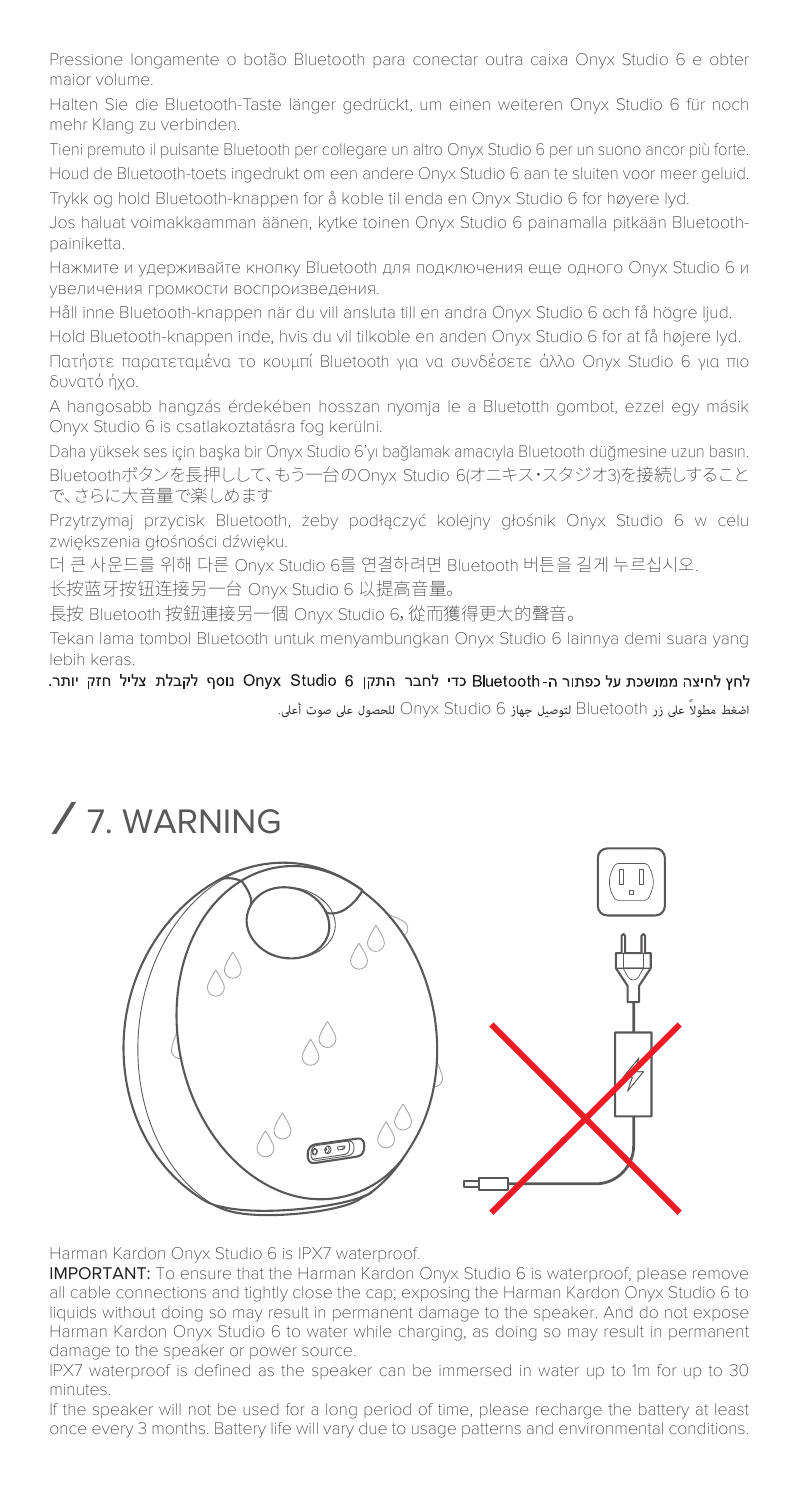L'enceinte Harman Kardon Onyx Studio 6 est conforme à la norme d'étanchéité IPX7.

IMPORTANT: Afin d'assurer l'étanchéité de la Harman Kardon Onyx Studio 6, veuillez retirer tous les raccordements par câble et bien fermer le capuchon. Exposer la Harman Kardon Onyx Studio 6 à des liquides sans passer par cette étape peut causer des dégâts irréversibles à l'enceinte. Exposer la Harman Kardon Onyx Studio 6 à l'eau lorsqu'elle est en cours de chargement peut causer des dégâts irréversibles à l'enceinte ou à la source d'alimentation. Selon la norme d'étanchéité IPX7, l'enceinte peut être immergée dans l'eau jusqu'à 1 mètre et

ceci pour une durée maximale de 30 minutes. Si l'enceinte n'est pas utilisée sur une longue période, rechargez la batterie au moins tous les 3 mois. La durée de vie de la batterie dépend du comportement d'utilisation et des conditions environnementales.

Harman Kardon Onyx Studio 6 es resistente al agua conforme a la norma IPX7.

IMPORTANTE: Para asegurarse de que el Harman Kardon Onyx Studio 6 es resistente al agua, retire todas las conexiones de cable y cierre bien la tapa; si expone el Harman Kardon Onyx Studio 6 a algún líquido sin tomar esta medida, podría provocar daños permanentes en el altavoz. Tampoco debe exponer el Harman Kardon Onyx Studio 6 al agua durante la carga, porque podría provocar daños permanentes en el altavoz o en la fuente de alimentación.

La resistencia al agua conforme a la norma IPX7 implica que el altavoz puede sumergirse en agua a una profundidad máxima de 1 m durante un máximo de 30 minutos.

Si no vas a utilizar el altavoz durante mucho tiempo, recarga la batería por lo menos una vez al mes. La duración de la batería dependerá del patrón de uso y las condiciones ambientales.

Harman Kardon Onyx Studio 6 tem classificação IPX7 à prova d'água.

IMPORTANTE: para garantir que o Harman Kardon Onyx Studio 6 seja totalmente à prova d'água, remova todas as conexões de cabos e feche bem a tampa. Expor o Harman Kardon Onyx Studio 6 a líquidos sem realizar essas ações poderá resultar em danos permanentes à caixa de som. Não exponha o Harman Kardon Onyx Studio 6 à água enquanto ele estiver carregando, uma vez que isso poderá resultar em danos permanentes à caixa de som ou à fonte de energia.

A classificação IPX7 à prova d'água significa que a caixa de som pode ser imersa em água até 1 metro de profundidade por até 30 minutos.

Se passar muito tempo sem usar a caixa de som, recarregue a bateria pelo menos uma vez a cada três meses. A vida útil da bateria é afetada pelos padrões de uso e pelo ambiente no qual a caixa de som é mantida.

Der Harman Kardon Onyx Studio 6 ist wasserdicht gemäß Schutzklasse IPX7.

WICHTIG: Um sicherzustellen, dass der Harman Kardon Onyx Studio 6 wasserdicht ist, müssen sämtliche Kabelverbindungen getrennt und die Abdeckung sorgfältig geschlossen sein. Andernfalls kann Flüssigkeit in das Gerät eindringen und den Lautsprecher dauerhaft beschädigen. Während des Ladevorgangs darf der Harman Kardon Onyx Studio 6 keinesfalls Wasser ausgesetzt werden, da dies den Lautsprecher oder die Stromquelle dauerhaft beschädigen kann.

Wasserdicht gemäß Schutzklasse IPX7 bedeutet, dass der Lautsprecher maximal eine halbe Stunde lang in 1 Meter tiefes Wasser getaucht werden kann.

Falls der Lautsprecher längere Zeit nicht benutzt wird, lade ihn bitte mindestens alle 3 Monate auf. Die Akkulebensdauer ist abhängig von der Art der Nutzung und von den Umgebungsbedingungen.

Il diffusore Harman Kardon Onyx Studio 6 è conforme alla classificazione di impermeabilità IPX7.

IMPORTANTE: Per assicurare l'impermeabilità del diffusore Harman Kardon Onyx Studio 6, rimuovere tutti i collegamenti dei cavi e chiudere fermamente la copertura dei connettori; in caso contrario, l'esposizione del Harman Kardon Onyx Studio 6 a liquidi potrebbe causare danni permanenti al diffusore. Evitare inoltre che il Harman Kardon Onyx Studio 6 venga a contatto con l'acqua durante la ricarica poiché ciò potrebbe causare danni permanenti al diffusore o alla fonte di alimentazione.

La classificazione di impermeabilità IPX7 indica che il diffusore può essere immerso in acqua per 30 minuti a 1 metro di profondità.

Se il diffusore non viene utilizzato per un lungo periodo di tempo, ricaricare comunque la batteria almeno una volta ogni 3 mesi. La durata della batteria varia a seconda dello stile di utilizzo e delle condizioni ambientali.

Harman Kardon Onyx Studio 6 is waterbestendig volgens IPX7.

BELANGRIJK: Om er zeker van te zijn dat de Harman Kardon Onyx Studio 6 waterbestendig is, moeten alle kabelaansluitingen verwijderd zijn en het klepje stevig dichtgedrukt zijn. Als de Harman Kardon Onyx Studio 6 wordt blootgesteld aan vloeistoffen zonder dat dit eerst wordt gedaan, kan dit resulteren in permanente schade aan de luidspreker. Stel de Harman Kardon Onyx Studio 6 ook niet bloot aan water tijdens het opladen. Wanneer dit toch gebeurt, kan dit resulteren in permanente schade aan de luidspreker of voedingsbron.

Waterbestendig volgens IPX7 betekent dat de luidspreker gedurende maximaal 30 minuten op 1 m diepte onder water kan worden gehouden.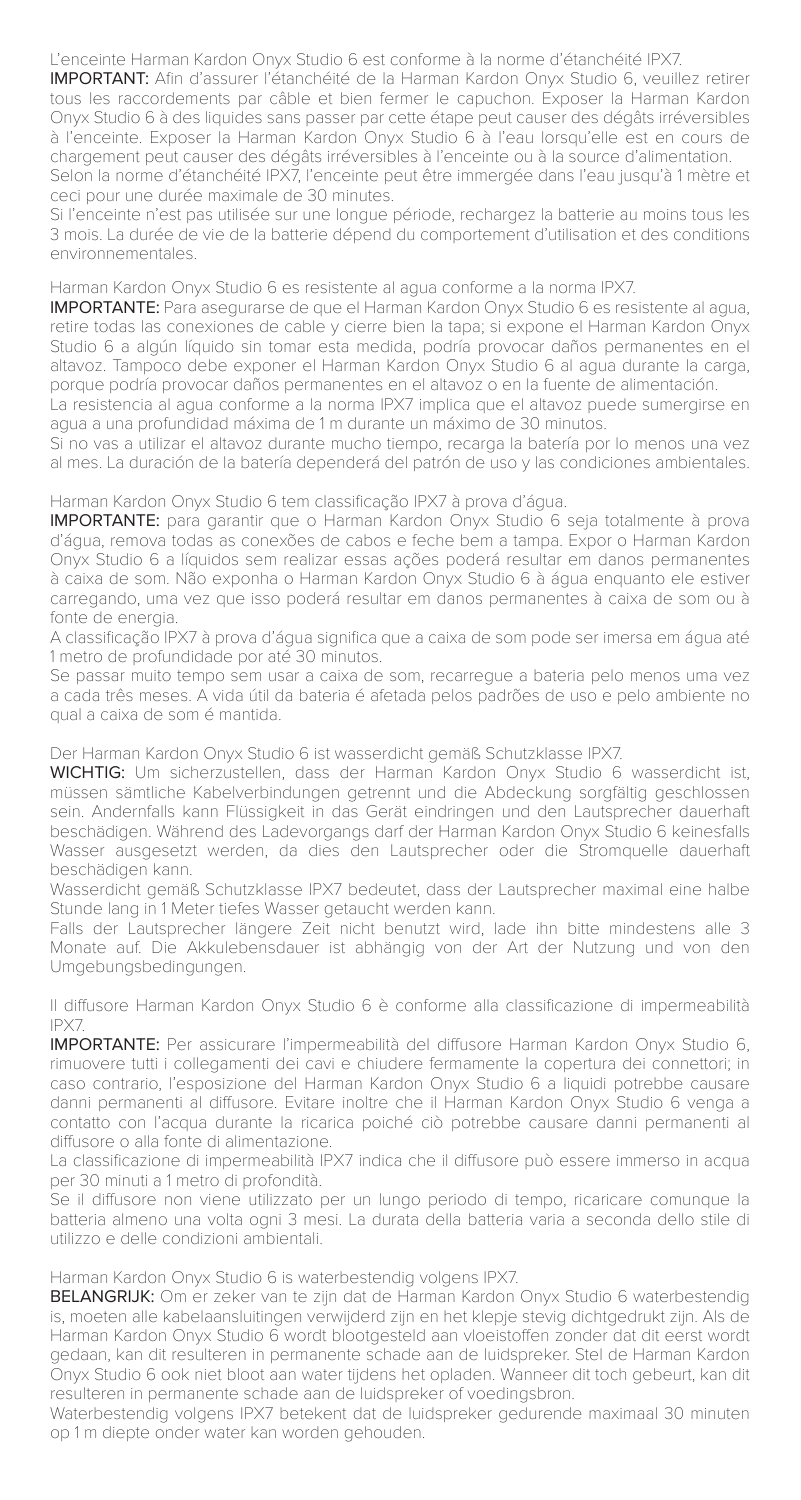Als de luidspreker voor langere tijd niet wordt gebruikt, moet de batterij minimaal eens per 3 maanden opgeladen worden. De levensduur van de batterij is afhankelijk van gebruikspatronen en omgevingsfactoren.

#### Harman Kardon Onyx Studio 6 er IPX7-vanntett.

VIKTIG: For å sikre at Harman Kardon Onyx Studio 6 er vanntett, fjern alle tilkoblede ledninger, og lukk hetten godt. Å utsette Harman Kardon Onyx Studio 6 for væsker uten å gjøre dette kan resultere i permanent skade på høyttaleren. Og ikke utsett Harman Kardon Onyx Studio 6 for vann under lading, da dette kan resultere i permanent skade på høyttaleren eller på strømkilden. IPX7 vanntett er definert som at høyttaleren kan senkes i vann, ned til 1m i inntil 30 minutter. Lad batteriet minst hver 3. måned hvis høyttaleren ikke blir brukt over en lengre periode. På grunn av ulike bruksmåter og påvirkninger fra miljøet, vil levetiden til batteriet variere.

#### Harman Kardon Onyx Studio 6 on vesitiivis IPX7-normin mukaisesti.

TÄRKEÄÄ: Jotta varmistetaan Harman Kardon Onyx Studio 6:n vesitiiviys, irrota kaikki kaapeliliitännät ja sulje korkki tiiviisti. Jos Harman Kardon Onyx Studio 6 altistetaan nesteelle ilman näitä toimenpiteitä, kaiutin voi vahingoittua pysyvästi. Älä altista Harman Kardon Onyx Studio 6:a vedelle latauksen aikana, sillä tämä voi vahingoittaa pysyvästi kaiutinta tai virtalähdettä.

IPX7-vesitiiviyden määritelmä on, että kaiutin voidaan upottaa veteen enintään 1 metrin syvyyteen 30 minuutin ajaksi.

Jos kaiutinta ei käytetä pitkään aikaan, lataa akku ainakin 3 kuukauden välein. Akun käyttöikä vaihtelee käyttötavoista sekä ympäristöllisistä olosuhteista riippuen.

Harman Kardon Onyx Studio 6 — это акустическая система со степенью защиты от воды IPX7. ВАЖНО! Для обеспечения водозащиты убедитесь, что Harman Kardon Onyx Studio 6 отключен от всех проводных соединений и кабелей, а также плотно закройте колпачок; не подвергайте Harman Kardon Onyx Studio 6 воздействию воды, не выполнив данной процедуры. Это может вызвать серьезные повреждения акустической системы. Также не допускайте попадания воды на Harman Kardon Onyx Studio 6 во время зарядки устройства. Это может вызвать серьезные повреждения акустической системы и блока питания.

Степень защиты IPX7 означает, что акустическую систему можно погрузить в воду на глубину до 1 м не более чем на полчаса.

Если вы не используете колонку длительное время, по меньшей мере раз в 3 месяца перезаряжайте аккумулятор. Срок службы аккумулятора зависит от манеры эксплуатации и от внешних условий.

#### Harman Kardon Onyx Studio 6 är vattentät enligt IPX7.

VIKTIGT! För att säkerställa att Harman Kardon Onyx Studio 6 är vattentät, ber vi dig ta bort alla kabelanslutningar och tätt försluta locket. Om Harman Kardon Onyx Studio 6 utsätts för vätska utan att först stänga locket kan det resultera i permanent skada på högtalaren. Utsätt inte heller Harman Kardon Onyx Studio 6 för vatten under laddning, eftersom detta kan resultera i permanent skada på högtalaren eller strömkällan.

Vattentät enligt IPX7 definieras som att högtalaren kan sänkas ned i vatten i upp till en meters djup, i upp till 30 minuter.

Om högtalaren inte kommer att användas under en längre tid, bör du ladda batteriet åtminstone var tredje månad. Batteriets livslängd varierar beroende på användning och omgivande förhållanden.

#### Harman Kardon Onyx Studio 6 er IPX7-vandtæt.

VIGTIGT: For at sikre, at Harman Kardon Onyx Studio 6 er vandtæt, skal du fjerne alle kabelforbindelser og lukke låget stramt. Ellers kan der ske permanent skade på højttaleren, hvis den udsættes for væsker. Undlad også at udsætte Harman Kardon Onyx Studio 6 for vand, mens den oplades, da dette kan medføre permanent skade på højttaleren eller strømkilden.

Begrebet 'IPX7 vandtæt' defineres ved, at højtaleren kan nedsænkes i vand til en dybde på 1 meter i op til 30 minutter.

Hvis højttaleren ikke skal bruges i længere tid, skal du oplade batteriet mindst én gang hver tredje måned. Batteritiden varierer afhængig af brugsmønster og omgivelser.

#### Το Harman Kardon Onyx Studio 6 είναι αδιάβροχο σύμφωνα με την κλίμακα IPX7.

ΣΗΜΑΝΤΙΚΟ: Για να εξασφαλίσετε την αδιάβροχη λειτουργία του Harman Kardon Onyx Studio 6, αφαιρέστε όλες τις καλωδιακές συνδέσεις και κλείστε καλά το πώμα, η έκθεση του Harman Kardon Onyx Studio 6 σε υγρά χωρίς να κάνετε αυτές τις ενέργειες μπορεί να προκαλέσει μόνιμη βλάβη στο ηχείο. Μην εκθέτετε το Harman Kardon Onyx Studio 6 σε νερό κατά τη φόρτιση, καθώς μπορεί να προκληθεί μόνιμη ζημιά στο ηχείο ή στην πηγή τροφοδοσίας.

Αδιάβροχο IPX7 σημαίνει ότι το ηχείο μπορεί να βυθιστεί σε νερό γσε βάθος 1m για έως και 30 λεπτά.

Εάν το ηχείο δεν χρησιμοποιηθεί για μεγάλο χρονικό διάστημα, επαναφορτίζετε την μπαταρία τουλάχιστον μία φορά κάθε 3 μήνες. Η ζωής της μπαταρίας ποικίλλει ανάλογα με τη χρήση και τις περιβαλλοντικές συνθήκες.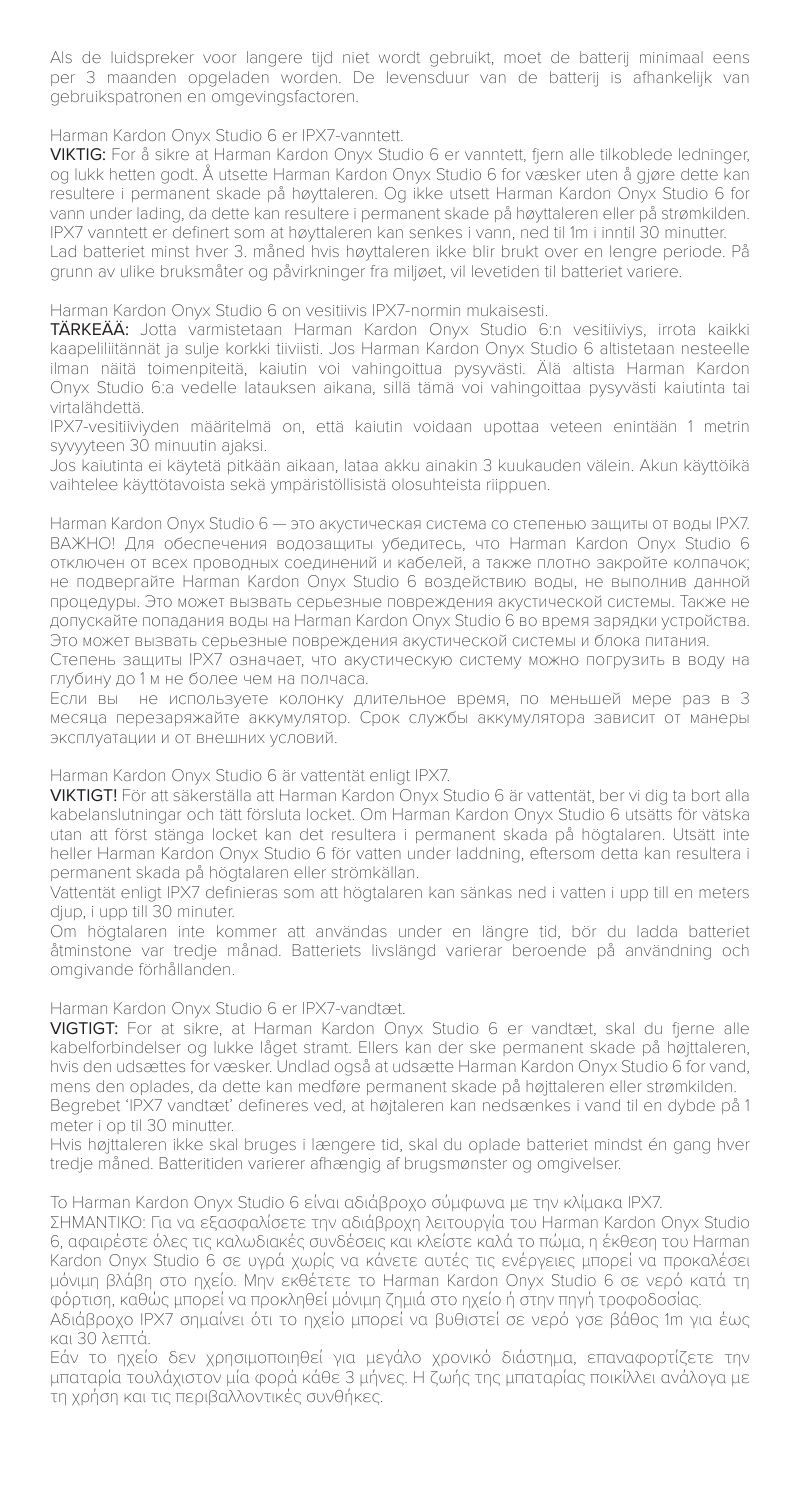A Harman Kardon Onyx Studio 6 az IPX7 besorolásnak megfelelően vízálló.

FONTOS: A hARMAN Kardon Onyx Studio 6 vízállóságának biztosításához kérjük, hogy távolítsa el az összes kábelcsatlakozást, valamint zárja le a kupakot; Ha a Harman Kardon Onyx Studio 6-ot az előbbi eljárás elvégzése nélkül éri folyadék, akkor a hangszórók visszaállíthatatlanul károsodhatnak. A töltés során vigyázzon, hogy a Harman Kardon Onyx Studio 6-ot ne érje víz, mivel ekkor visszaállíthatatlanul károsodhat a hangszóró, vagy a tápellátás.

Az IPX7 szerinti besorolás alapján a hangszóró vízállónak lett minősítve, mivel 1m-es vízmélységig, akár 30 percen át is vízálló.

Ha a hangszóró hosszú ideig nem kerül használatra, akkor legalább 3 havonta egyszer töltse újra az akkumulátort. Az akkumulátor élettartama a használati szokások, és a környezeti feltételek szerint változhat.

Harman Kardon Onyx Studio 6, IPX7 su geçirmezdir.

ÖNEMLİ: Harman Kardon Onyx Studio 6'nın su geçirmez olduğundan emin olmak için, lütfen tüm kablo bağlantılarını çıkarın ve kapağı sıkıca kapatın; Harman Kardon Onyx Studio 6 cihazını sıvıya maruz bırakmak, hoparlöre kalıcı hasar verebilir. Harman Kardon Onyx Studio 6 cihazını şarj ederken suya maruz bırakmayın; aksi takdirde hoparlöre veya güç kaynağına kalıcı hasar verebilir. IPX7 su geçirmez, hoparlörün 30 dakikaya kadar 1 metreye kadar suya daldırılması olarak tanımlanmaktadır.

Hoparlör uzun bir süre kullanılmayacaksa, lütfen pili en az 3 ayda bir şarj edin. Kullanım ömrü ve çevre şartları nedeniyle pil ömrü değişecektir.

Harman Kardon Onyx Studio 6は、防水性能IPX7に準拠しています。

重要:Harman Kardon Onyx Studio 6の防水性能を確保するため、接続されているケーブルをす べて取り外し、キャップをしっかりと閉めてください。この操作を行わずにHarman Kardon Onyx 、<br>Studio 6を水に浸すと故障の原因につながるおそれがあります。また、充電中にHarman Kardon Onyx Studio 6を水に浸さないでください。充電中に水に浸すと故障の原因につながるおそれ があります。

防水性能IPX7は、水深1mの水中にスピーカーを最大30分間入れても浸水しない規格です。 スピーカーを長期間使用しない場合は、少なくとも3か月に1回はバッテリーを再充電してくだ さい。バッテリー駆動時間は使用条件や環境条件によって異なります。

Głośnik Harman Kardon Onyx Studio 6 posiada wodoszczelną obudowę o stopniu ochrony IPX7. WAŻNE: Aby zapewnić pełną wodoszczelność głośnika Harman Kardon Onyx Studio 6, należy odłączyć wszystkie podłączone kable i szczelnie zamknąć zatyczki portów. W przeciwnym wypadku narażenie głośnika Harman Kardon Onyx Studio 6 na kontakt z płynami może doprowadzić do nieodwracalnego uszkodzenia urządzenia. Nie narażać głośnika Harman Kardon Onyx Studio 6 na kontakt z wodą podczas ładowania, ponieważ może to doprowadzić do nieodwracalnego uszkodzenia urządzenia lub zasilacza.

Wodoodporność IPX7 oznacza, że głośnik można zanurzyć w wodzie na głębokość do 1 m na maksymalnie 30 minut.

Jeśli głośnik nie będzie używany przez dłuższy czas, należy naładować akumulator co najmniej raz na trzy miesiące. Żywotność akumulatora zależy od sposobu użytkowania i warunków otoczenia.

Harman Kardon Onyx Studio 6는 IPX7 방수 제품입니다.

중요: Harman Kardon Onyx Studio 6가 확실히 방수되도록 하려면 케이블 연결을 모두 분리하고 캡을 꽉 닫으십시오. 이렇게 하지 않고 Harman Kardon Onyx Studio 6가 액체에 닿게 하면<br>스피커가 영구적으로 손상될 수 있습니다. 또한, 충전 중에는 Harman Kardon Onyx Studio 6가<br>물에 닿게 하지 마십시오. 이렇게 하면 스피커나 전원이 영구적으로 손상될 수 있습니다.

IPX7 방수 기능은 스피커를 1m 깊이의 불에 30분간 담글 수 있음을 의미합니다.<br>스피커를 오랜 기간 사용하지 않으려는 경우, 최소 3개월마다 배터리를 다시 충전해주십시오.배터리<br>수명이 사용 패턴과 환경 조건에 따라 달라집니다.

Harman Kardon Onyx Studio 6 具备 IPX7 防水等级。

重要提示:为确保 Harman Kardon Onyx Studio 6 防水,请拆掉所有电缆连接并紧闭保护帽;在 未采取这些措施的情况下将 Harman Kardon Onyx Studio 6 暴露于液体中可能会对扬声器造 成永久性损坏。请勿在 Harman Kardon Onyx Studio 6 充电时将其暴露于水中,因为这样做可 能会对扬声器或电源造成永久性损坏。

IPX7 防水等级的定义是扬声器可在深达 1 米的水下浸泡长达 30 分钟。

如果扬声器长期不使用,请至少每三个月充电一次。电池寿命因使用模式和环境条件而有所 不同。

Harman Kardon Onyx Studio 6 具備 IPX7 防水功能。

重要事項:為了確保 Harman Kardon Onyx Studio 6 完全防水,請拔掉所有連接的纜線並緊密 蓋上蓋子;若未進行上述動作而會讓 Harman Kardon Onyx Studio 6 接觸液體, 可能對喇叭造<br>成永久損害。此外, 請勿在充電時讓 Harman Kardon Onyx Studio 6 接觸到水, 因為這麼做可能<br>會對喇叭或電源造成永久性損害。

IPX7 防水功能是指喇叭可浸泡在深達 1 公尺的水中長達 30 分鐘。

如果喇叭長時間不使用,請至少每 3 個月對電池充電一次。電池壽命因使用模式和環境條件 而有所不同。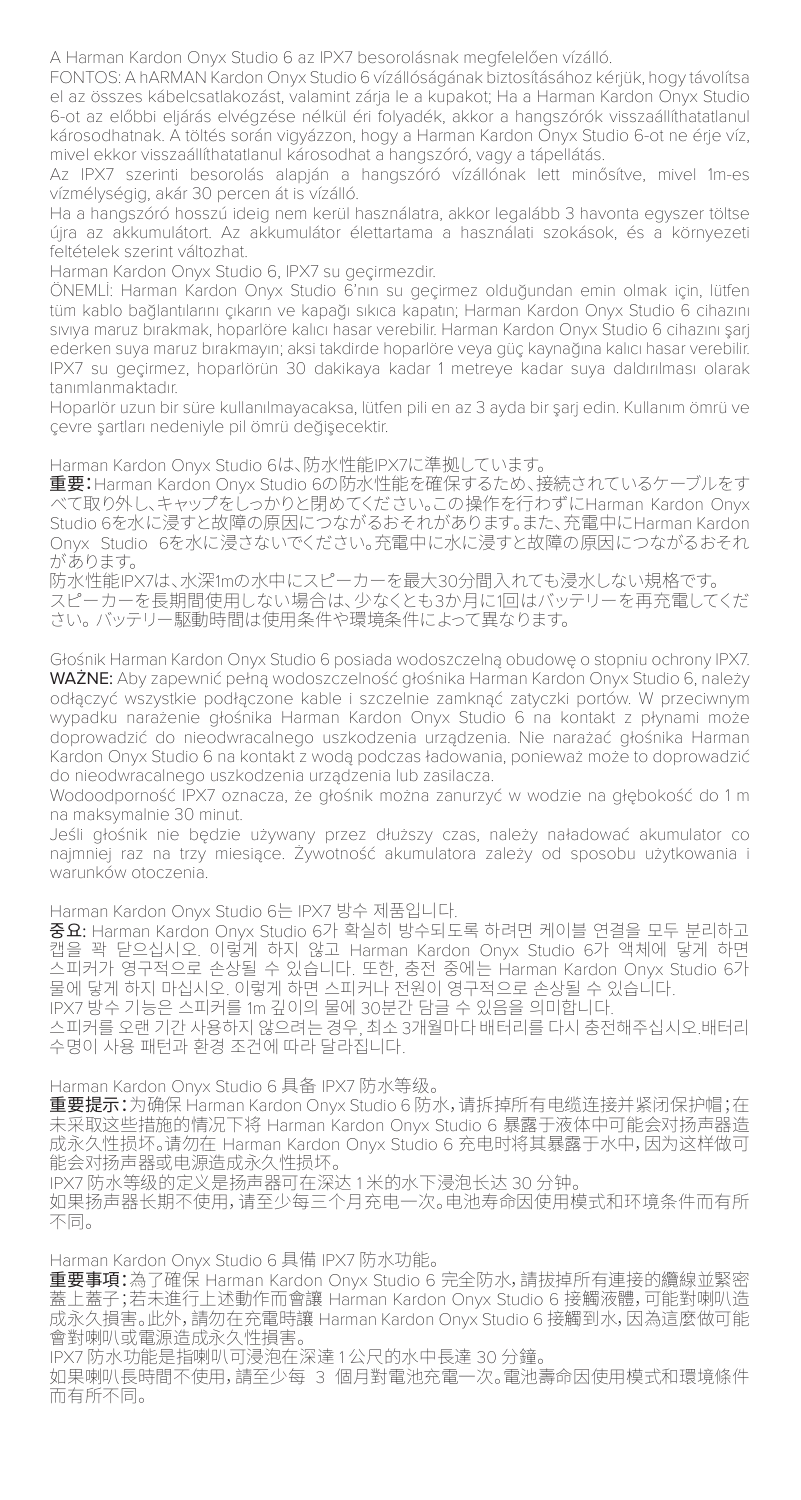Harman Kardon Onyx Studio 6 memiliki sertifikasi IPX7 tahan air.

PENTING: Untuk memastikan Harman Kardon Onyx Studio 6 tahan air, lepaskan semua koneksi kabel dan tutup rapat tutupnya; memaparkan cairan ke Harman Kardon Onyx Studio 6 tanpa melakukan kedua langkah di atas dapat mengakibatkan kerusakan permanen pada speaker. Dan jangan paparkan air ke Harman Kardon Onyx Studio 6 ketika mengisi daya baterai, karena dapat mengakibatkan kerusakan permanen pada speaker atau sumber daya.

IPX7 tahan air didefinisikan sebagai speaker yang dapat direndam dalam air hingga kedalaman 1 m selama 30 menit.

Jika speaker tidak akan digunakan untuk jangka waktu yang lama, isi ulang daya baterai setidaknya 3 bulan sekali. Masa pakai baterai akan berbeda bergantung pada pola enggunaan dan kondisi lingkungan.

7.IPX המרב םימ תרידחל םוטא וניה 6- Studio Onyx Kardon Harman ה

**חשוב**: כדי להבטיח את אטימותו של ה6- Studio Onyx Kardon Harman לחדירת מים, אנא נתק את כל מה םילבכה ילבמ םילזונל 6- Studio Onyx Kardon Harmanה תפישח ;הקזוחב הסכמה תא קדהו םירבוח ה תפישחמ ענמיה ,ןכ ומכ .לוקמרל ךיפה יתלב קזנל םורגל הלולע תאז תושעל

קזנל חוכה קפסל וא לוקמרל םורגל היושע וז הלועפש ןוויכמ ,הניעטה תעב םימל Onyx Kardon Harman 6 Studio .ךיפה יתלב

לש קמועב םימב לוקמרה תא לובטל תרשפאמה וזככ תרדגומ 7IPX םימל תומיטאה תמר .תוקד 30 ךשמל דחא רטמ דע

אם הרמקול לא יהיה בשימוש במשך זמן רב, יש לטעון את הסוללה לפחות אחת לשלושה חודשים. חיי הסוללה עשויים להשתנות עקב דפוסי שימוש ותנאים סביבתיים.

ُيعد 6 Studio Onyx من Kardon Harman ً مقاوما للء حسب معيار 7IPX.

**مهــم**: لضــن مقاومــة جهــاز 6 Studio Onyx مــن Kardon Harman للــء، يرجــى إزالــة كافــة توصيــلات الكبــلات وإغــلاق الغطــاء بإحكام. فإن تعريض جهاز Onyx Studio 6 من Harman Kardon للسوائل دون فعـل ذلك قـد ينتج عنـه تلـف دائـم للسـماعة.<br>ولا تعـرَّض جهـاز Onyx Studio 6 مـن Harman Kardon للـما، أثنـا، الشـعن، حيـث إن فعـل ذلك قـد ينتج عنـه تلـف دائ الصـوت أو مصـدر الطاقـة.

يأتي مكبر الصوت مقاومًا للبناء حسب معيار PX7 حيث ڥكن غمره في الماء على عمق يصل إلى متر واحد لمدة تصل إلى 30 دقيقة. .<br>إذا لم يتـم اسـتخدام مكـبر الصـوت لفـترة زمنيـة طويلـة، يرجـى إعـادة شـحن البطاريـة مـرة واحـدة عـلى الأقـل كل 3 شـهور. يختلـف عمـر البطاريـة بسـبب أÁـاط الاسـتخدام والظـروف البيئيـة.

# $/$  FN

- Bluetooth version: 4.2
- Support: A2DP 1.3, AVRCP 1.6
- Transducers: Woofer 1 x 120mm, Tweeter 1 x 25mm
- Rated Power: 1 x 50WRMS Bi-amp (AC mode)
- Frequency response: 50Hz 20kHz (-6dB)
- Signal to noise ratio: 80dB A-weighted
- Power supply: 19V/2A
- Battery type: 3.635V/3283mAh Lithium-ion
- Battery charge time: 5 hours
- Music playtime: up to 8 hours (Varies by volume level and music content)
- Bluetooth transmitter power: 0 9dBm
- Bluetooth transmitter frequency range: 2402MHz 2480MHz
- Bluetooth transmitter modulation: GFSK, π/4 DQPSK, 8DPSK
- Dimension (H x W x D): 284mm x 291mm x 128mm
- Weight: 2940g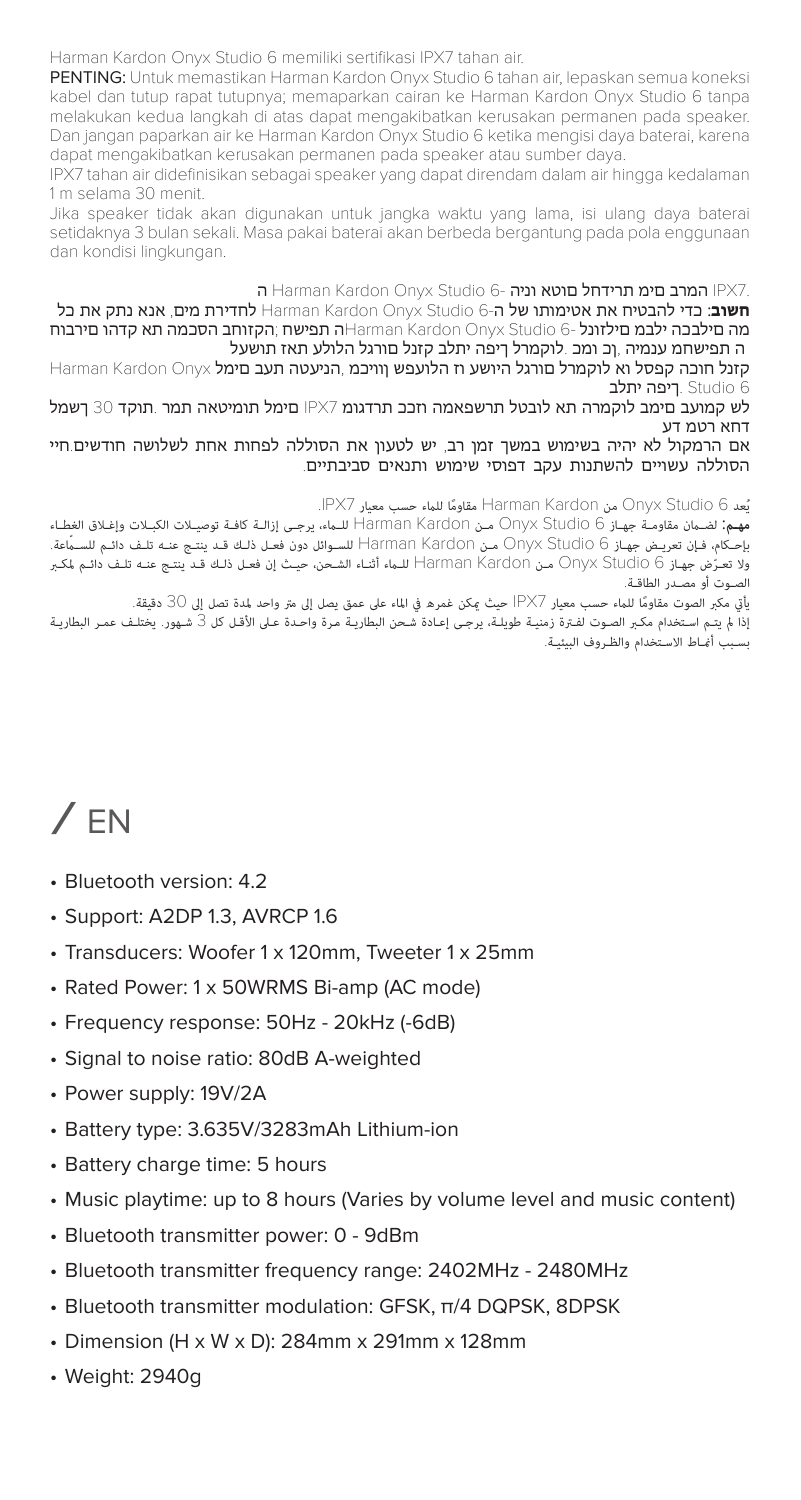# / FR

- Version Bluetooth : 4.2
- Support : A2DP 1.3, AVRCP 1.6
- Haut-parleurs : Graves 1 x 120 mm, aigus 1 x 25 mm
- Puissance nominale : 1 x 50 W RMS Bi-amp (mode secteur)
- Réponse en fréquence : 50 Hz 20 kHz (-6 dB)
- Rapport signal sur bruit : 80 dB pondération A
- Alimentation électrique : 19 V / 2 A
- Type de batterie : Lithium-ion 3,635V/3283mAh
- Temps de charge de la batterie : 5 heures
- Autonomie : jusqu'à 8 heures (fonction du niveau du volume et du contenu audio)
- Puissance de l'émetteur Bluetooth : 0 9 dBm
- Réponse en fréquence de l'émetteur Bluetooth : 2402 MHz 2480 MHz
- Modulation de l'émetteur Bluetooth : GFSK, π /4 DQPSK, 8DPSK
- Dimensions (H x L x P): 284,0 x 291,0 x 128,0 mm
- Poids : 2940g

#### 1. CONTENU DE LA BOÎTE / 2. BOUTONS / 3. CONNEXIONS / Mise à jour du microprogramme / 4. BLUETOOTH / 4.1 Connexion Bluetooth / 4.2 Commandes de la musique / 5. SIGNIFICATION DE LA DEL / 6. DOUBLE SON SANS FIL / 7. AVERTISSEMENT

| Clignotement        |       | Mode de jumelage Bluetooth                  |
|---------------------|-------|---------------------------------------------|
| Clignotement lent   |       | Bluetooth non connecté                      |
| Clignotement rapide | - 120 | Mode de jumelage du double son sans fil     |
| Marche              |       | */ ▓ Bluetooth/Double son sans fil connecté |
| Clignotement        |       | Puissance faible                            |
|                     |       | Charge                                      |

### $/$  FS

- Versión Bluetooth: 4.2
- Compatibilidad: A2DP 1.3, AVRCP 1.6
- Transductores: Woofer 1 x 120 mm, altavoz de agudos 1 x 25 mm
- Potencia nominal: 1 x 50 WRMS Bi-amp (modo CA)
- Intervalo de frecuencias: 50 Hz 20 kHz (-6 dB)
- Relación señal-ruido: 80 dB (ponderado A)
- Alimentación: 19 V/2 A
- Tipo de batería: 3,635V/3283mAh ion-litio
- Tiempo de carga de la batería: 5 h
- Tiempo de reproducción de música: hasta 8 horas (según el nivel de volumen y el contenido de la música)
- Potencia del transmisor Bluetooth: 0 9 dBm
- Intervalo de frecuencias del transmisor Bluetooth: 2.402 MHz 2.480 MHz
- Modulación del transmisor Bluetooth: GFSK, π /4 DQPSK, 8DPSK
- Dimensiones (Al. x An. x Prof.): 284,0 x 291,0 x 128,0 mm
- Peso 2940 g

#### 1. CONTENIDO DE LA CAJA / 2. BOTONES / 3. CONEXIONES / Actualización del firmware /

- 4. BLUETOOTH® / 4.1 Conexión Bluetooth / 4.2 Control de la música /
- 5. COMPORTAMIENTO DE LOS LED / 6. SONIDO DUAL INALÁMBRICO / 7. ADVERTENCIA

| Parpadeo        | Modo de emparejamiento Bluetooth                  |
|-----------------|---------------------------------------------------|
| Parpadeo lento  | Bluetooth no conectado                            |
| Parpadeo rápido | Modo de emparejamiento de sonido dual inalámbrico |
| Encendido       | */灈 Sonido dual inalámbrico/Bluetooth conectado   |
| Parpadeo        | Baia potencia                                     |
| Encendido       |                                                   |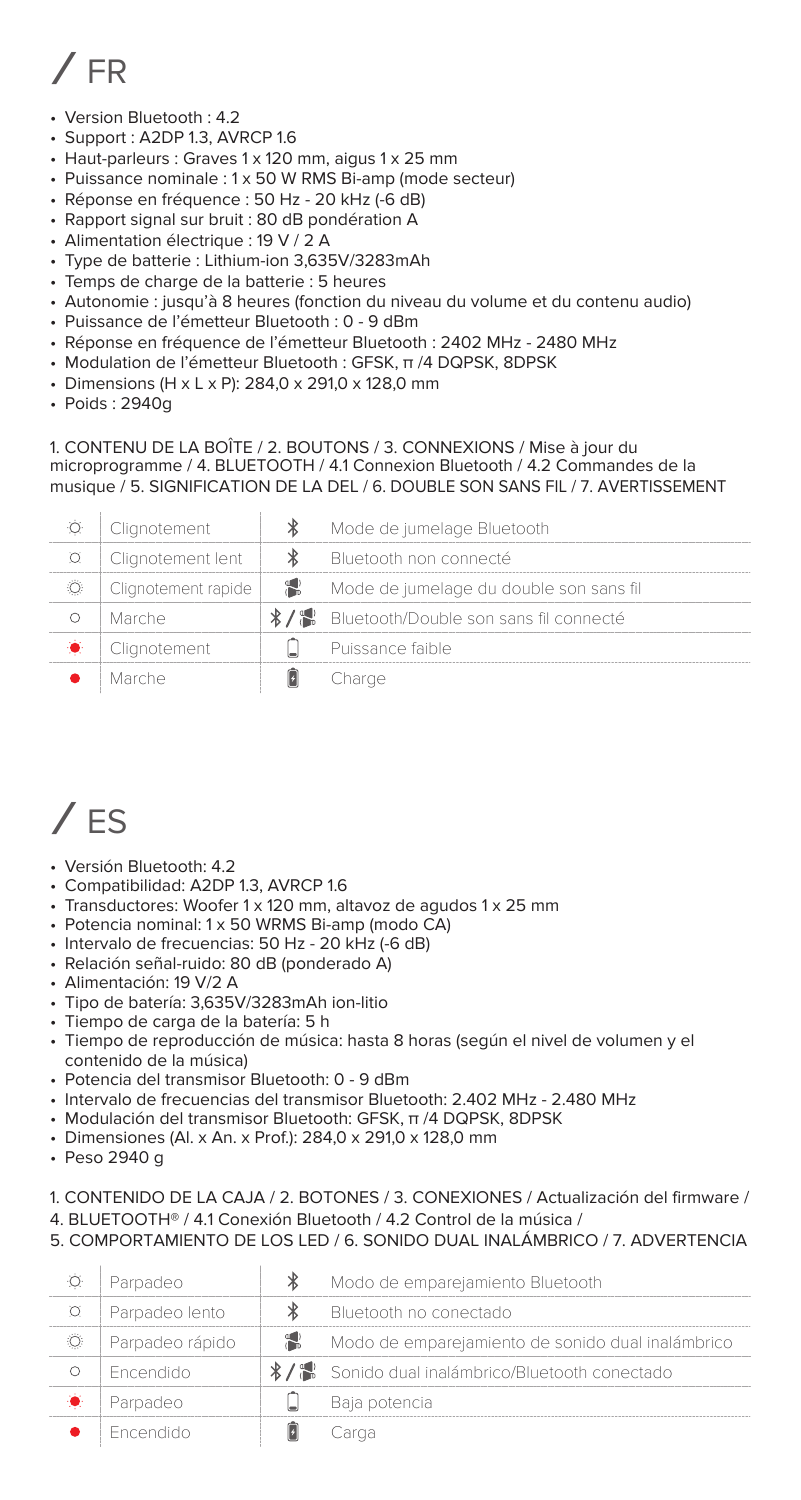# $/$  PT

- Versão Bluetooth: 4.2
- Padrões suportados: A2DP 1.3, AVRCP 1.6
- Transdutores: Woofer 1 x 120 mm, tweeter 1 x 25 mm
- Potência nominal: 1 x 50 WRMS Bi-amp (rede elétrica)
- Resposta de frequência: 50 Hz a 20 kHz (-6 dB)
- Relação sinal-ruído: 80 dB ponderado em A
- Fonte de alimentação: 19 V a 2 A
- Tipo de bateria: 3,635V/3283mAh, íon de lítio
- Tempo de carga da bateria: 5 horas
- Tempo de reprodução: Até 8 horas, dependendo do volume e do tipo de música
- Potência do transmissor Bluetooth: 0 a 9 dBm
- Frequência do transmissor Bluetooth: 2.402 a 2.480 MHz
- Modulação do transmissor Bluetooth: GFSK, π /4 DQPSK, 8DPSK
- Dimensões (A x L x P): 284,0 x 291,0 x 128,0 mm
- Peso: 2940 g

#### 1. CONTEÚDO DA CAIXA / 2. BOTÕES / 3. CONEXÕES / ATUALIZAÇÃO DE FIRMWARE /

- 4. BLUETOOTH® / 4.1 CONEXÃO BLUETOOTH / 4.2 CONTROLE DE MÚSICA /
- 5. FUNCIONAMENTO DOS LEDS / 6. DUAL SOUND WIRELESS / 7. ADVERTÊNCIA

| Piscando             |   | Modo de emparelhamento Bluetooth            |
|----------------------|---|---------------------------------------------|
| Picando lentamente l | Ж | Bluetooth desconectado                      |
| Piscando rápido      |   | Modo de emparelhamento Dual Sound wireless  |
| Ligado               |   | */  Bluetooth Dual Sound wireless conectado |
| Piscando             |   | Bateria descarregada                        |
|                      |   | Bateria carregando                          |

# $/$  DE

- Bluetooth-Version: 4.2
- Unterstützt: A2DP 1.3, AVRCP 1.6
- Schallgeber: Tieftöner 1 x 120 mm, Hochtöner 1 x 25 mm
- Nennleistung: 1 x 50 WRMS Bi-amp (AC-Modus)
- Frequenzbereich: 50 Hz-20 kHz (-6 dB)
- Rauschabstand: 80 dB A-gewichtet
- Stromversorgung: 19 V/2 A
- Batterie-Typ: 3,635V/3283mAh Lithium-Ionen
- Akkuladedauer: 5 Stunden
- Musikwiedergabedauer: bis zu 8 Stunden (je nach Lautstärkeund Audioinhalten)
- Bluetooth-Übertragungsleistung: 0 9 dBm
- Frequenzbereich für die Bluetooth-Übertragung: 2402 MHz 2480 MHz
- Bluetooth-Übertragungsmodulation: GFSK, π /4 DQPSK, 8DPSK
- Abmessungen (H x B x T): 284,0 x 291,0 x 128,0 mm
- Gewicht: 2940 g

1. VERPACKUNGSINHALT / 2. TASTEN / 3. ANSCHLÜSSE / Firmware-Update / 4. BLUETOOTH® / 4.1 Bluetooth-Kopplung / 4.2 Musiksteuerung / 5. LED-VERHALTEN / 6. KABELLOSER DUAL-SOUND / 7. WARNUNG

| <b>Rlinkend</b>   |   | Bluetooth-Kopplungsmodus                       |
|-------------------|---|------------------------------------------------|
| Langsames Blinken | ж | Bluetooth nicht verbunden                      |
| Schnelles Blinken |   | Kopplungsmodus für kabellosen Dual-Sound       |
|                   |   | */ ▓ Bluetooth/Kabelloser Dual-Sound verbunden |
| <b>Rlinkend</b>   |   | Niedriger Akkustand                            |
|                   |   | Wird aufgeladen                                |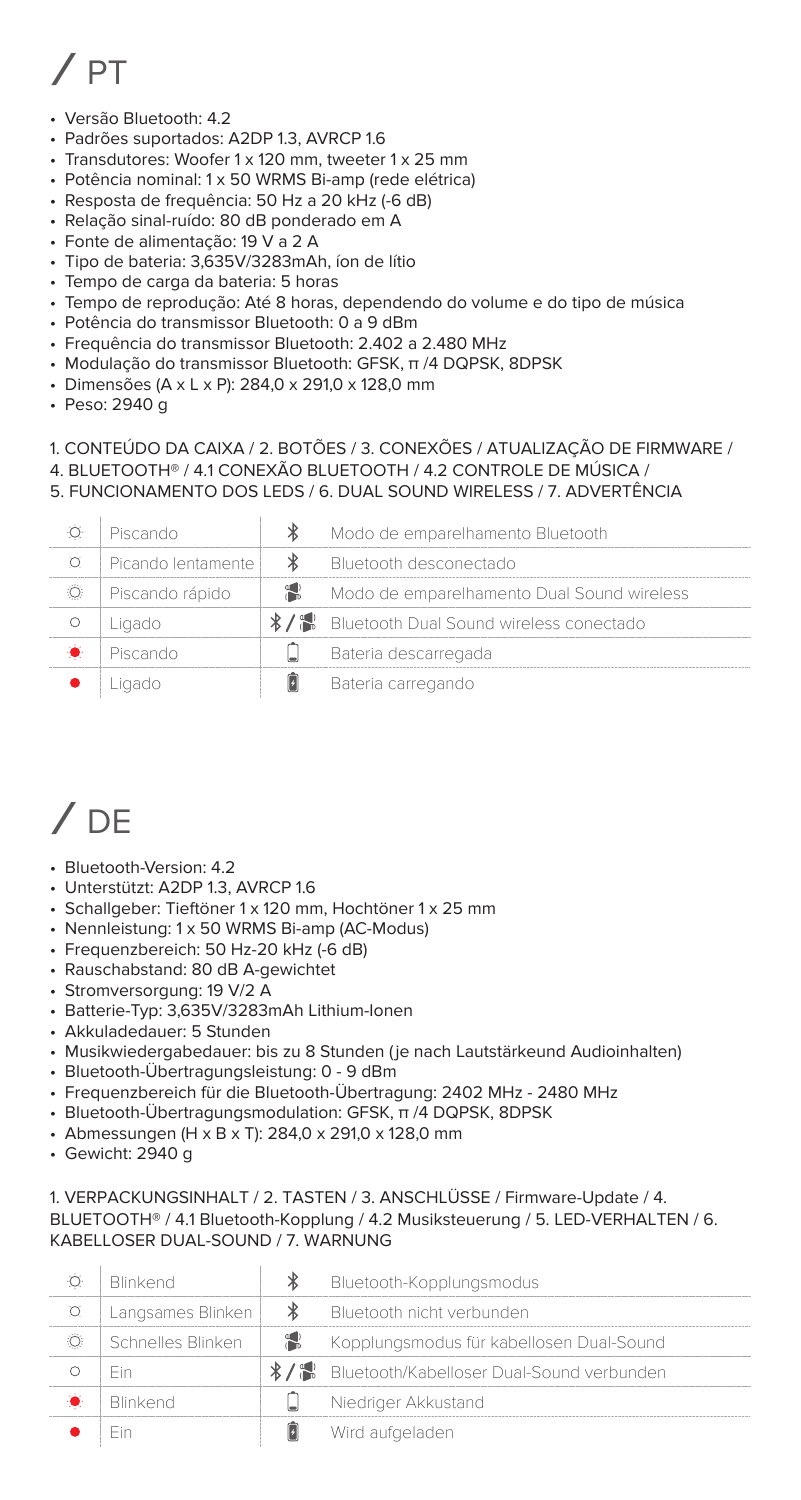# $/$  IT

- Versione Bluetooth: 4.2
- Supporta: A2DP 1.3, AVRCP 1.6
- Trasduttori: Woofer 1 x 120mm; Tweeter 1 x 25mm
- Potenza nominale: 1 x 50 WRMS Bi-amp (funzionamento AC)
- Risposta in frequenza: 50Hz-20kHz (-6dB)
- Rapporto segnale-rumore: 80dB (pesato A)
- Alimentazione: 19V/2A
- Tipo di batteria: Polimeri agli ioni di litio da 3.635V/3283mAh
- Tempo di ricarica della batteria: 5 ore
- Autonomia in riproduzione: fino a 8 ore (varia a seconda del livello del volume e dei contenuti musicali)
- Potenza del trasmettitore Bluetooth: 0 9dBm
- Intervallo di frequenza del trasmettitore Bluetooth: 2402MHz 2480MHz
- Modulazione del trasmettitore Bluetooth: GFSK, π /4 DQPSK, 8DPSK
- Dimensioni (A x L x P): 284.0 x 291.0 x 128.0mm
- Peso:2940g

#### 1. CONTENUTO DELLA CONFEZIONE / 2. PULSANTI / 3. COLLEGAMENTI / AGGIORNAMENTO DEL FIRMWARE / 4. BLUETOOTH®. / 4.1 CONNESSIONE BLUETOOTH / 4.2 CONTROLLO DELLA MUSICA / 5. COMPORTAMENTO DELLED / 6. WIRELESS DUAL SOUND / 7. AVVERTENZE

| Lampeggiante     | Modalità di abbinamento Bluetooth                  |
|------------------|----------------------------------------------------|
| Lampeggio lento  | Bluetooth non collegato                            |
| Lampeggio veloce | Modalità di abbinamento Wireless Dual Sound        |
| Acceso           | <b>*/ 器</b> Bluetooth/Wireless Dual Sound connesso |
| Lampeggiante     | Batteria scarica                                   |
|                  | In carica                                          |

### $/ N$

- Bluetooth versie: 4.2
- Ondersteuning: A2DP 1.3, AVRCP 1.6
- Transducers: Woofer 1 x 120mm, Tweeter 1 x 25mm
- Uitgangsvermogen: 1 x 50 WRMS Bi-amp (netspanning)
- Frequentierespons: 50Hz-20kHz (-6dB)
- Signaal-ruis verhouding: 80dB A-gewogen
- Stroomvoorziening: 19V/2A
- Batterijtype: 3,635V/3283mAh Lithium-ion
- Oplaadtijd batterij: 5 uur
- Muziekafspeeltijd: tot 8 uur (afhankelijk van volume en muziekinhoud)
- Bluetooth zendvermogen: 0 9dBm
- Bluetooth zendfrequentie bereik: 2,402MHz/2,480MHz
- Bluetooth zendermodulatie: GFSK, π /4 DQPSK, 8DPSK
- Afmetingen (H x B x D): 284 x 291 x 128 mm
- Gewicht: 2940gram

#### 1. VERPAKKINGSINHOUD / 2. KNOPPEN / 3. VERBINDINGEN / FIRMWARE UPDATE / 4. BLUETOOTH® / 4.1 BLUETOOTH-VERBINDING / 4.2 MUZIEKBESTURING / 5. LED-FUNCTIES / 6. DRAADLOOS DUAL GELUID / 7. WAARSCHUWING

| Knipperend          | Bluetooth-koppelingsmodus                           |
|---------------------|-----------------------------------------------------|
| Langzaam knipperend | Bluetooth niet verbonden                            |
| Snel knipperend     | Draadloze Dual Sound-koppelingsmodus                |
| ∆an                 | <b>※/ ■</b> Bluetooth/Wireless Dual Sound verbonden |
| Knipperend          | Laag vermogen                                       |
|                     | )nlader                                             |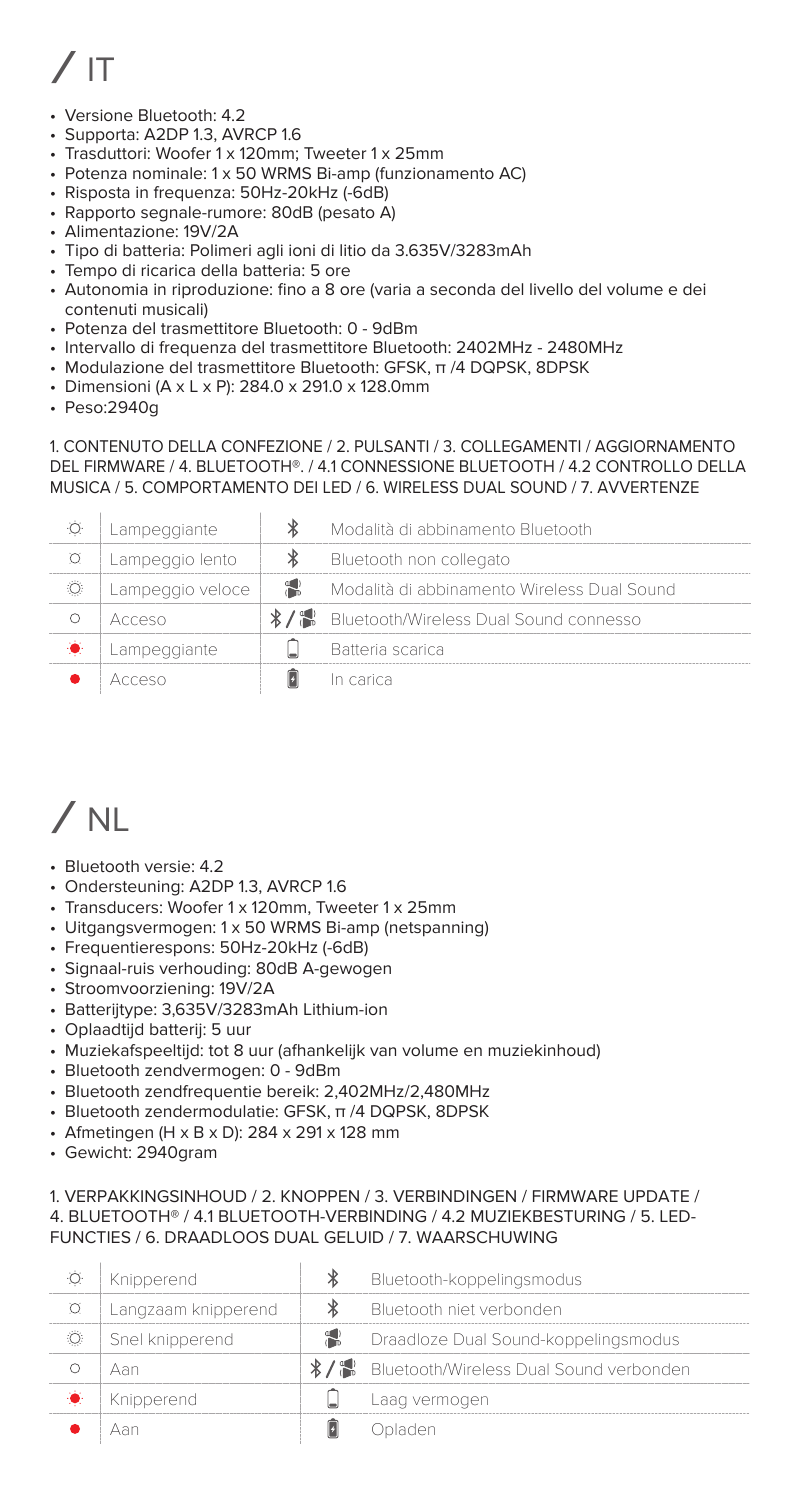# $/$  NO

- Bluetooth-versjon: 4.2
- Støtter: A2DP 1.3, AVRCP 1.6
- Høyttalerelementer: Basselement 1 x 120mm, diskant 1 x 25mm
- Nominell effekt: 1 x 50 WRMS Bi-amp (nettstrøm-modus)
- Frekvensrespons: 50Hz 22 kHz (-6 dB)
- Signal-til-støyforhold: 80dB A-vektet
- Strømforsyning: 19V/2A
- Batteritype: 3.635V/3283mAh Lithium-ion
- Ladetid for batteri: 5 timer
- Musikkspilletid: opptil 8 timer (varierer med volumnivå og musikkinnhold)
- Bluetooth-senderens effekt: 0 9dBm
- Bluetooth-senderens frekvensområde: 2 402MHz 2 480MHz
- Bluetooth-senderens modulasjon: GFSK, π /4 DQPSK, 8DPSK
- Mål (H x B x D): 284,0 x 291,0 x 128,0 mm
- Vekt: 2940g

1. INNHOLD / 2. KNAPPER / 3. FORBINDELSER / FASTVAREOPPDATERING / 4. BLUETOOTH® / 4.1 BLUETOOTH-TILKOBLING / 4.2 MUSIKKONTROLL / 5. LED-LYSENES ATFERD / 6. TRÅDLØS DUAL-LYD / 7. ADVARSEL

| Blinking       | Paringsmodus for Bluetooth                  |
|----------------|---------------------------------------------|
| Sakte blinking | Bluetooth ikke tilkoblet                    |
| Rask blinking  | Paringsmodus for trådløs Dual-lyd           |
|                | */ 器 Bluetooth / trådløs Dual-lyd tilkoblet |
| Blinking       | Layt batterinivâ                            |
|                | ader                                        |

### $/$  FI

- Bluetooth-versio: 4,2
- Tuki: A2DP 1.3, AVRCP 1.6
- Elementit: Basso 1 x 120 mm, Diskantti 1 x 25 mm
- Nimellisteho: 1 x 50 WRMS Bi-amp (AC-tila)
- Taajuusvaste: 50Hz-20 kHz (-6 dB)
- Signaali-kohinasuhde 80 dB, A-painotettu
- Virtalähde: 19V/2A
- Akkutyyppi: 3,635V/3283mAh mAh litiumioni
- Akun latausaika: 5 tuntia
- Musiikin toistoaika: jopa 8 tuntia (vaihtelee äänenvoimakkuuden tason ja musiikkisisällön mukaan)
- Bluetooth -lähettimen teho: 0-9 dBm
- Bluetooth -lähettimen taajuusalue: 2402MHz 2480MHz
- Bluetooth -lähettimen modulaatio: GFSK, π /4 DQPSK, 8DPSK
- Mitat (KxLxS): 284,0 x 291,0 x 128,0 mm
- Paino: 2940 g

#### 1. PAKKAUKSEN SISÄLTÖ / 2. PAINIKKEET / 3. LIITÄNNÄT / LAITEOHJELMISTON PÄIVITYS / 4. BLUETOOTH® / 4.1 BLUETOOTH-YHTEYS / 4.2 MUSIIKIN OHJAUS / 5. LEDIEN TOIMINTA / 6. LANGATON KAKSOISÄÄNI / 7. VAROITUKSIA

| vilkko o         | Bluetooth-laiteparin muodostustila                |
|------------------|---------------------------------------------------|
| Vilkkuu hitaasti | Bluetooth ei yhdistetty                           |
| Vilkkuu nopeasti | Langattoman kaksoisäänen laiteparin muodostustila |
| Paalla           | */ ■ Bluetooth/langaton kaksoisääni yhdistetty    |
| Vilkkuut         | Virta vähissä                                     |
| 出出目出             | adataan                                           |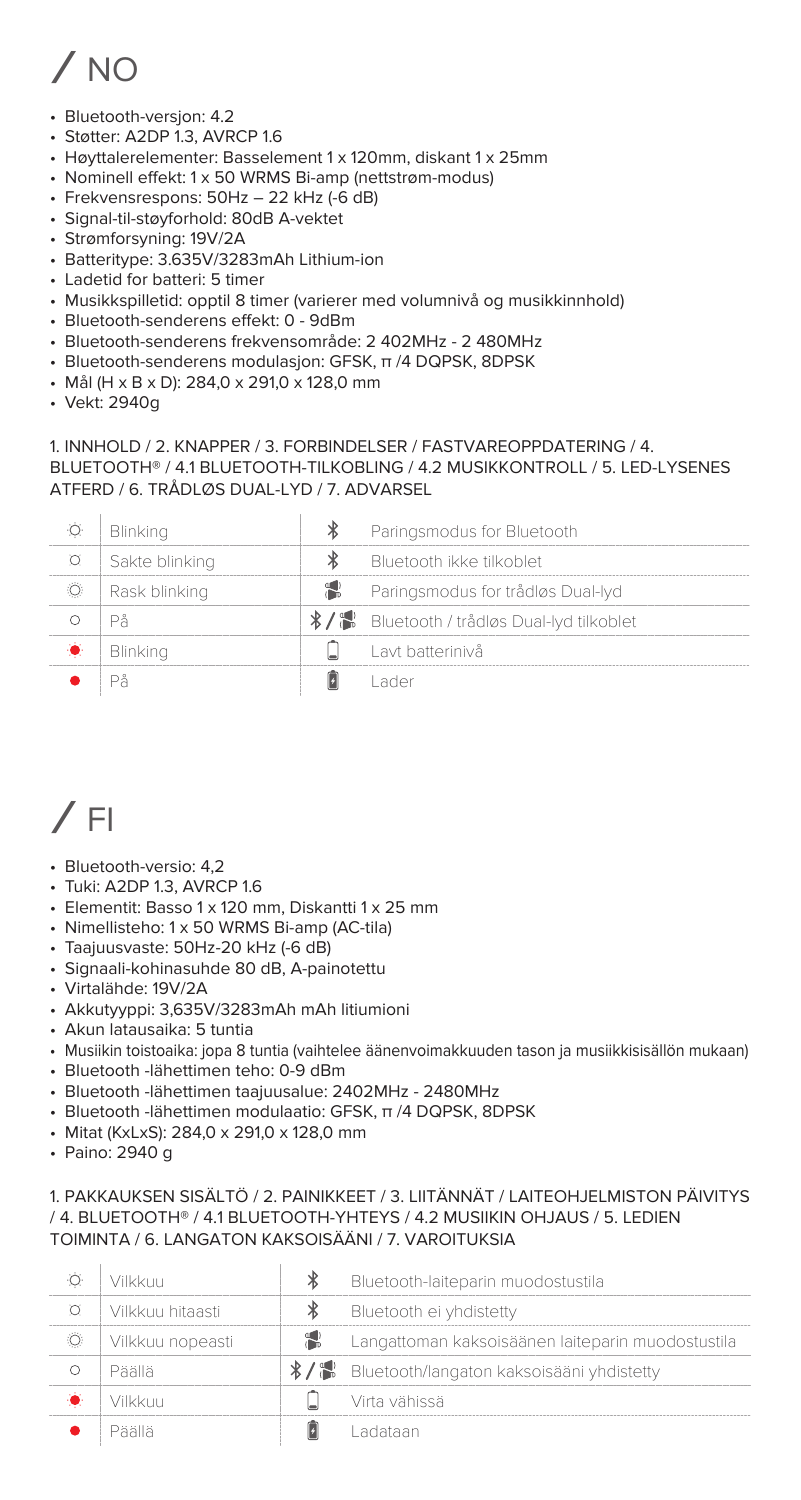# / RU

- Версия Bluetooth: 4.2
- Поддерживаемые протоколы: A2DP 1.3, AVRCP 1.6
- Динамики: низкочастотные 1 x 120 мм, высокочастотные 1 x 25 мм
- Номинальная мощность: 1 x 50 Вт RMS Bi-amp (от сети)
- Эффективный рабочий диапазон частот: 50 Гц 20 кГц (-6 дБ)
- Коэффициент «сигнал-шум»: 80 дБ (амплитудно-взвешенный)
- Источник питания: 19 В / 2 A
- Тип аккумулятора: 3,635V/3283mAh, литий-ионный
- Время зарядки аккумулятора: 5 часов
- Время работы в режиме прослушивания музыки: до 8 часов (зависит от уровня громкости и воспроизводимой музыки)
- Мощность передатчика Bluetooth:  $0 9$  дБ/мВт
- Частотный диапазон передатчика Bluetooth: 2402 МГц 2480 МГц
- Модуляция передатчика Bluetooth : гаусс. част. модул., π/4 относ. квадрат. фаз. модул., относ. восьмер. фаз. модул.
- Габаритные размеры (В x Ш x Т): 284,0 x 291,0 x 128,0 мм
- Вес: 2,940 кг

#### 1. КОМПЛЕКТАЦИЯ / 2. КНОПКИ / 3. ПОДКЛЮЧЕНИЯ / ОБНОВЛЕНИЕ ПРОШИВКИ / 4. BLUETOOTH® / 4.1 BLUETOOTH-СОЕДИНЕНИЕ / 4.2 УПРАВЛЕНИЕ МУЗЫКОЙ / 5. СИГНАЛЫ ИНДИКАТОРА / 6. WIRELESS DUAL SOUND / 7. ПРЕДУПРЕЖДЕНИЕ

| Мигание           | Режим сопряжения Bluetooth                     |
|-------------------|------------------------------------------------|
| Медленное мигание | Bluetooth не подключен                         |
| Быстрое мигание   | Режим сопряжения Wireless Dual Sound           |
| Rĸn               | */ . Bluetooth / Wireless Dual Sound подключен |
| Мигание           | Низкий заряд                                   |
|                   |                                                |

### / SV

- Bluetooth-version: 4.2
- Stöd för: A2DP 1.3, AVRCP 1.6
- Element: Baselement 1 x 120 mm, Diskant 1 x 25 mm
- Märkeffekt: 1 x 50 WRMS Bi-amp (AC-läge)
- Frekvensrespons: 50 Hz–20 kHz (-6 dB)
- Signal/brus-förhållande: 80 dB A-vägt
- Strömförsörjning: 19 V/2 A
- Batterityp: 3,635V/3283mAh mAh litiumjon
- Laddningstid för batteriet: Fem timmar
- Musikspeltid: upp till 8 timmar (beroende på volym och ljudinnehåll)
- Bluetooth-sändarens effekt: 0–9 dBm
- Bluetooth-sändarens frekvensomfång: 2402–2480 MHz
- Bluetooth-sändarens modulering: GFSK, π/4 DQPSK, 8DPSK
- Mått (H x B x D): 284,0 x 291,0 x 128,0 mm
- Vikt: 2940 g

#### 1. DETTA FINNS I LÅDAN / 2. KNAPPAR / 3. ANSLUTNINGAR / PROGRAMVARUUPPDATERING / 4. BLUETOOTH® / 4.1 BLUETOOTH-ANSLUTNING / 4.2 MUSIKKONTROLL / 5. LED-BETEENDE / 6. TRÅDLÖST DUAL SOUND / 7. VARNING

| Blinkande          | Bluetooth-parkopplingslöge                        |
|--------------------|---------------------------------------------------|
| Långsamt blinkande | Bluetooth inte ansluten                           |
| Snabht blinkade    | Trådlöst Dual Sound parkopplingsläge              |
|                    | <b>※/器</b> Bluetooth/Trådlöst Dual Sound anslutet |
| Rlinkande          | Lågt batteri                                      |
|                    | Rattar                                            |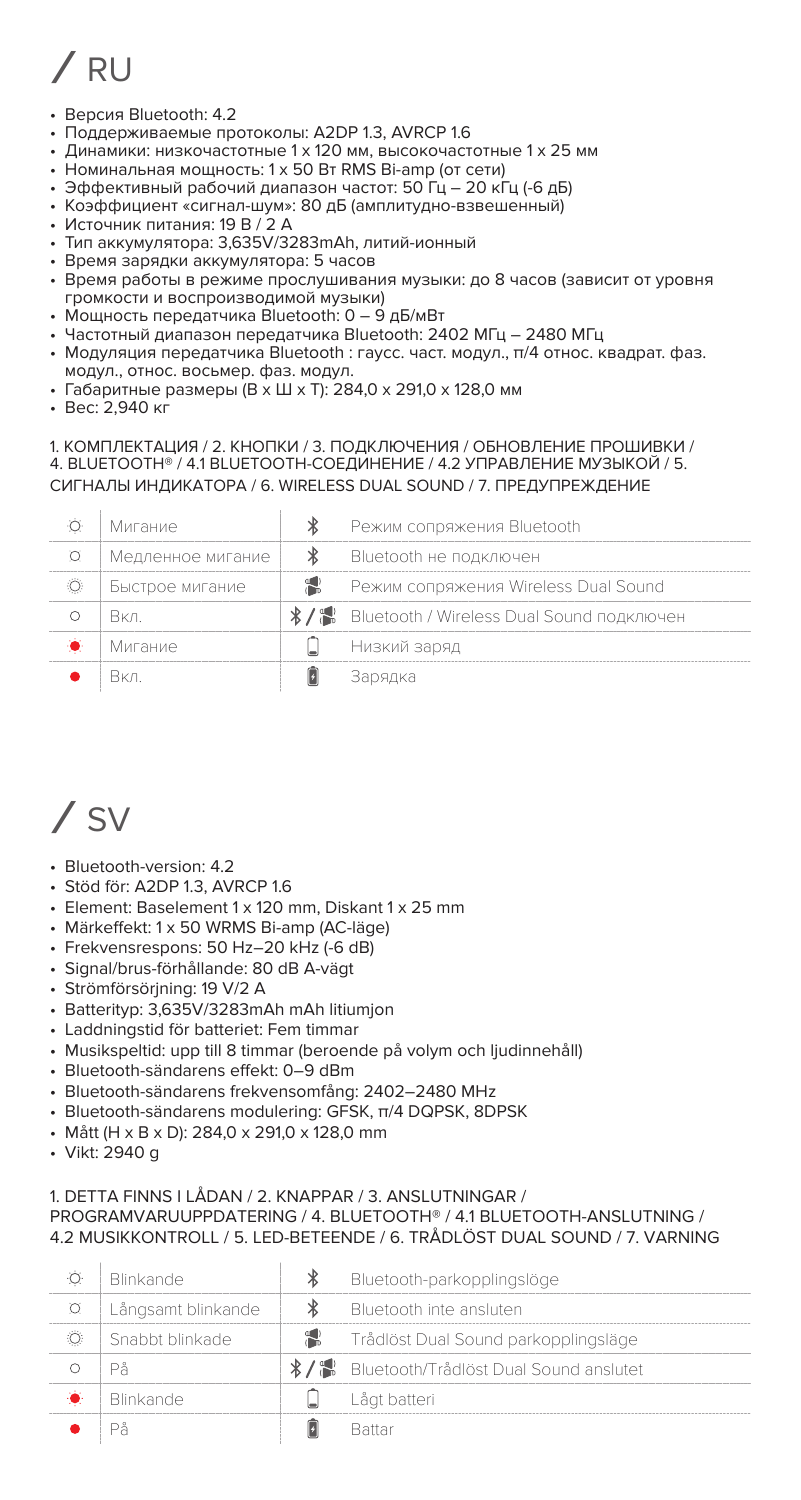# / DA

- Bluetooth-version: 4.2
- Understøttelse: A2DP 1.3, AVRCP 1.6
- Enheder: Bas 1 x 120 mm, Diskant 1 x 25 mm
- Nomineret effekt: 1 x 50 WRMS Bi-amp (AC-tilstand)
- Frekvensområde: 50 Hz 20 kHz (-6 dB)
- Signal til støj-forhold: 80 dB A-vægtet
- Strømforsyning: 19 V/2 A
- Batteritype: 3,635V/3283mAh mAh litium-ion
- Batterigenopladningstid: 5 timer
- Musikafspilningstid: Op til 8 timer (varierer afhængig af lydstyrke og musikindhold)
- Bluetooth-sendeeffekt: 0 9 dBm
- Bluetooth-senderfrekvensområde: 2402 2480 MHz
- Bluetooth-sendermodulation: GFSK, π/4 DQPSK, 8 DPSK
- Mål (H x B x D): 284,0 mm x 291,0 mm x 128,0 mm
- Vægt: 2940 g

1. DET ER I KASSEN / 2. KNAPPER / 3. FORBINDELSER / FIRMWAREOPDATERING / 4. BLUETOOTH® / 4.1 BLUETOOTH-FORBINDELSE / 4.2 MUSIKSTYRING / 5. LED-ADFÆRD / 6. TRÅDLØS DUAL LYD / 7. ADVARSEL

| <b>Blinker</b> | Bluetooth parringstilstand                |
|----------------|-------------------------------------------|
| Langsomt blink | Bluetooth ikke forbundet                  |
| Hurtigt blink  | Trådløs Dual Lyd parringstilstand         |
| Tændt          | */ 器 Bluetooth/Trådløs Dual Lyd forbundet |
| Rlinker        | I avt batteri                             |
| Tændt          | Inlader                                   |

### $/$  FL

- Έκδοση Bluetooth: 4.2
- Υποστήριξη: A2DP 1.3, AVRCP 1.6
- Μετατροπείς: Γούφερ 1 x 120mm, Tweeter 1 x 25mm
- Ονομαστική ισχύς: 1 x 50W RMS Bi-amp (λειτουργία AC)
- Συχνότητα απόκρισης: 50Hz 20kHz (-6dB)
- Αναλογία σήματος προς θόρυβο: 80dB Α-σταθμισμένο
- Τροφοδοσία: 19V/2A
- Τύπος μπαταρίας: 3.635V/3283mAh Ιόντων λιθίου
- Χρόνος φόρτισης μπαταρίας: 5 ώρες
- Διάρκεια αναπαραγωγής μουσικής: έως 8 ώρες (Διαφέρει ανάλογα με την ένταση ήχου και το περιεχόμενο μουσικής)
- Ισχύς πομπού Bluetooth: 0 9dBm
- Εύρος συχνοτήτων πομπού Bluetooth: 2402MHz 2480MHz
- Διαμόρφωση πομπού Bluetooth: GFSK, π/4 DQPSK, 8DPSK
- Διαστάσεις (Π x Υ x Β): 284 x 291 x 128mm
- Βάρος: 2940g
- 1. ΤΙ ΕΙΝΑΙ ΣΤΟ ΚΟΥΤΙ / 2. ΚΟΥΜΠΙΑ / 3. ΣΥΝΔΕΣΕΙΣ / ΕΝΗΜΈΡΩΣΗ ΥΛΙΚΟΛΟΓΙΣΜΙΚΟΎ /
- 4. BLUETOOTH® / 4.1 ΣΎΝΔΕΣΗ BLUETOOTH / 4.2 ΈΛΕΓΧΟΣ ΜΟΥΣΙΚΉΣ /
- 5. ΣΥΜΠΕΡΙΦΟΡΑ LED / 6. ΑΣΥΡΜΑΤΟΣ ΔΙΠΛΟΣ ΗΧΟΣ / 7. ΠΡΟΕΙΔΟΠΟΙΗΣΗ

| Αναβοσβήνει         | Λειτουργία ζεύξης Bluetooth                    |
|---------------------|------------------------------------------------|
| Αναβοσβήνει αργά    | Bluetooth μη συνδεδεμένο                       |
| Αναβοσβήνει γρήγορα | Λειτουργία ζεύξης ασύρματου διπλού ήχου        |
| Eveov.              | */ ▓ Συνδέθηκε Bluetooth/Ασύρματος διπλός ήχος |
| Αναβοσβήνει         | Χαμηλή ισχύς                                   |
| Eveov.              | Φόρτιση                                        |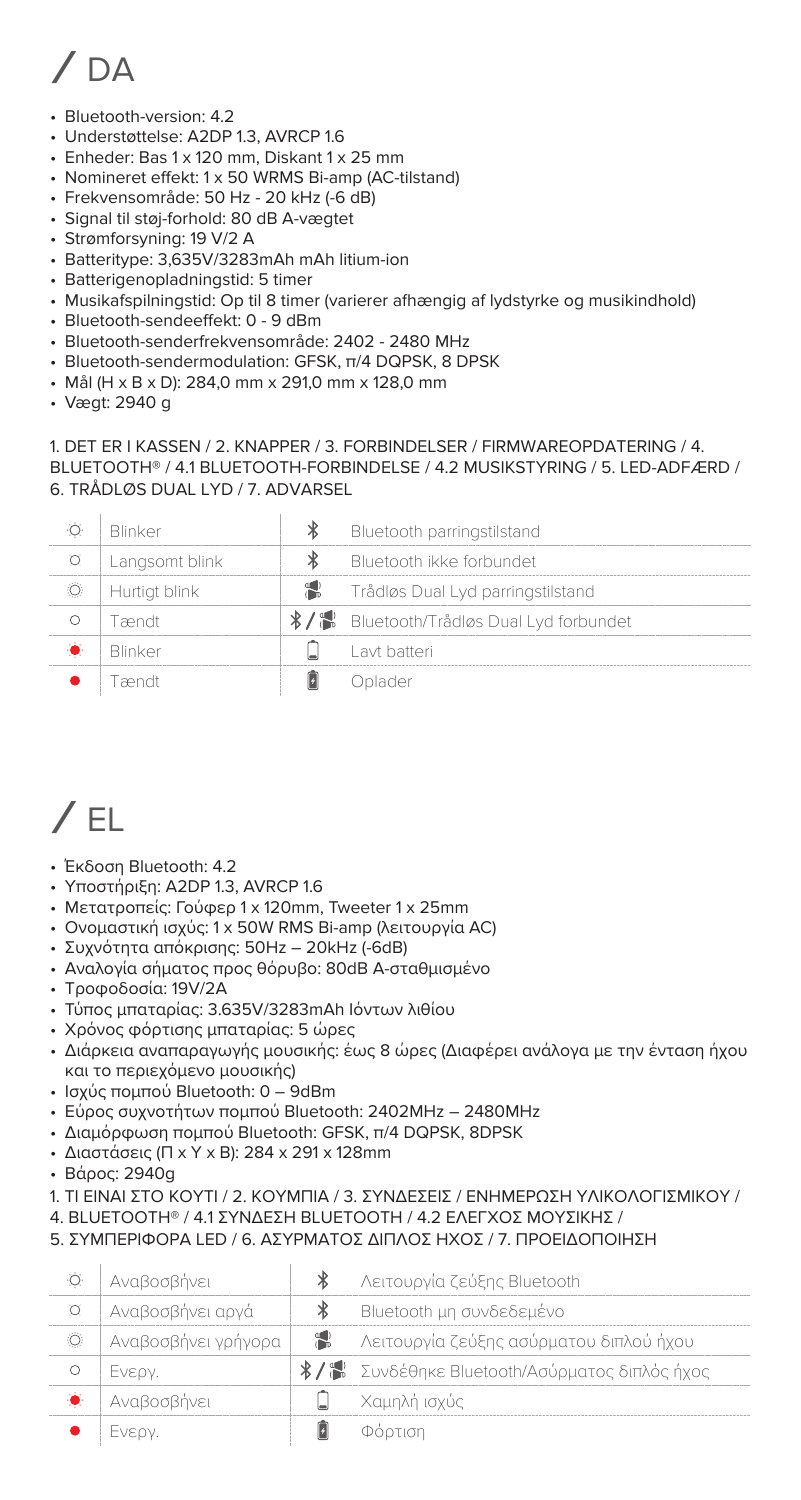# $/$  HU

- Bluetooth változat: 4.2
- Támogatás: A2DP 1.3, AVRCP 1.6
- Energiaátalakítók: Mélynyomó 1 x 120mm, Hangszóró 1 x 25mm
- Névleges teljesítmény: 1 x 50W RMS Bi-amp (AC mód)
- Frekvencia válasz: 50Hz 20kHz (-6dB)
- Jel-zaj arány: 80dB A-súlyozott
- Tápellátás: 19V/2A
- Akkumulátor típusa: 3.635V/3283mAóra lítium-ion
- Akkumulátor töltési ideje: 5 óra
- Zene lejátszási ideje: legfeljebb 8 óra (a hangerő szintjétől, és a zenei tartalomtól függően eltérő)
- Bluetooth átviteli teljesítmény: 0 9dBm
- Bluetooth átviteli frekvenciatartomány: 2402MHz 2480MHz
- Bluetooth átviteli moduláció: GFSK, π/4 DQPSK, 8DPSK
- Méretek (M x Sz x Át): 284 x 291 x 128mm
- Súly: 2940g
- 1. A DOBOZ TARTALMA / 2. GOMBOK / 3. CSATLAKOZÁSOK / FIRMWARE FRISSÍTÉS /
- 4. BLUETOOTH® / 4.1 BLUETOOTH CSATLAKOZÁS / 4.2 ZENE SZABÁLYOZÁS /
- 5. LED JELLEMZŐK / 6. VEZETÉK NÉLKÜLI KETTŐS HANGZÁS / 7. FIGYELMEZTETÉS

| Villogás       | Bluetooth párosítási mód                                                 |
|----------------|--------------------------------------------------------------------------|
| Lassú villogás | Bluetooth nincs csatlakoztatva                                           |
| Gyors villogás | Vezeték nélküli kettős hangzású párosítási mód                           |
| Re             | */ <sup>■</sup> Bluetooth/ŰVezeték nélküli kettős hangzás csatlakoztatva |
| Villogás       | Alacsony töltöttségi szint                                               |
|                | oltés                                                                    |

## / TR

- Bluetooth sürümü: 4.2
- Destek: A2DP 1.3, AVRCP 1.6
- Dönüştürücüler: Woofer 1 x 120mm, Tweeter 1 x 25mm
- Nominal Güç: 1 x 50W RMS Bi-amp (AC mod)
- Frekans cevabı: 50Hz 20kHz (-6dB)
- Sinyal gürültü oranı: 80dB A-ağırlıklı
- Güç kaynağı: 19V/2A
- Pil tipi: 3,635V/3283mAh Lityum iyon
- Pil şarj süresi: 5 saat
- Müzik çalma süresi: 8 saate kadar (Ses seviyesine ve müzik içeriğine göre değişir)
- Bluetooth verici gücü: 0 9dBm
- Bluetooth verici frekans aralığı: 2402MHz 2480MHz
- Bluetooth verici modülasyonu: GFSK, π/4 DQPSK, 8DPSK
- Boyutlar (Y x G x D): 284 x 291 x 128mm
- Ağırlık: 2940g

#### 1. KUTU İÇERİĞİ / 2. DÜĞMELER / 3. BAĞLANTILAR / DONANIM YAZILIMI GÜNCELLEMESI /

- 4. BLUETOOTH® / 4.1 BLUETOOTH BAĞLANTISI / 4.2 MÜZIK KONTROLÜ /
- 5. LED DAVRANIŞI / 6. KABLOSUZ ÇİFT SES / 7. UYARI

| Yanıp sönüyor       | Bluetooth eşleştirme modu                         |
|---------------------|---------------------------------------------------|
| Yavaş yanıp sönüyor | Bluetooth bağlı değil                             |
| Hızlı yanıp sönüyor | Kablosuz Çift Ses eşleştirme modu                 |
| Acık                | */ <sup>■</sup> Bluetooth/Kablosuz cift ses bağlı |
| Yanıp sönüyor       | Düşük güç                                         |
|                     | Sari etme                                         |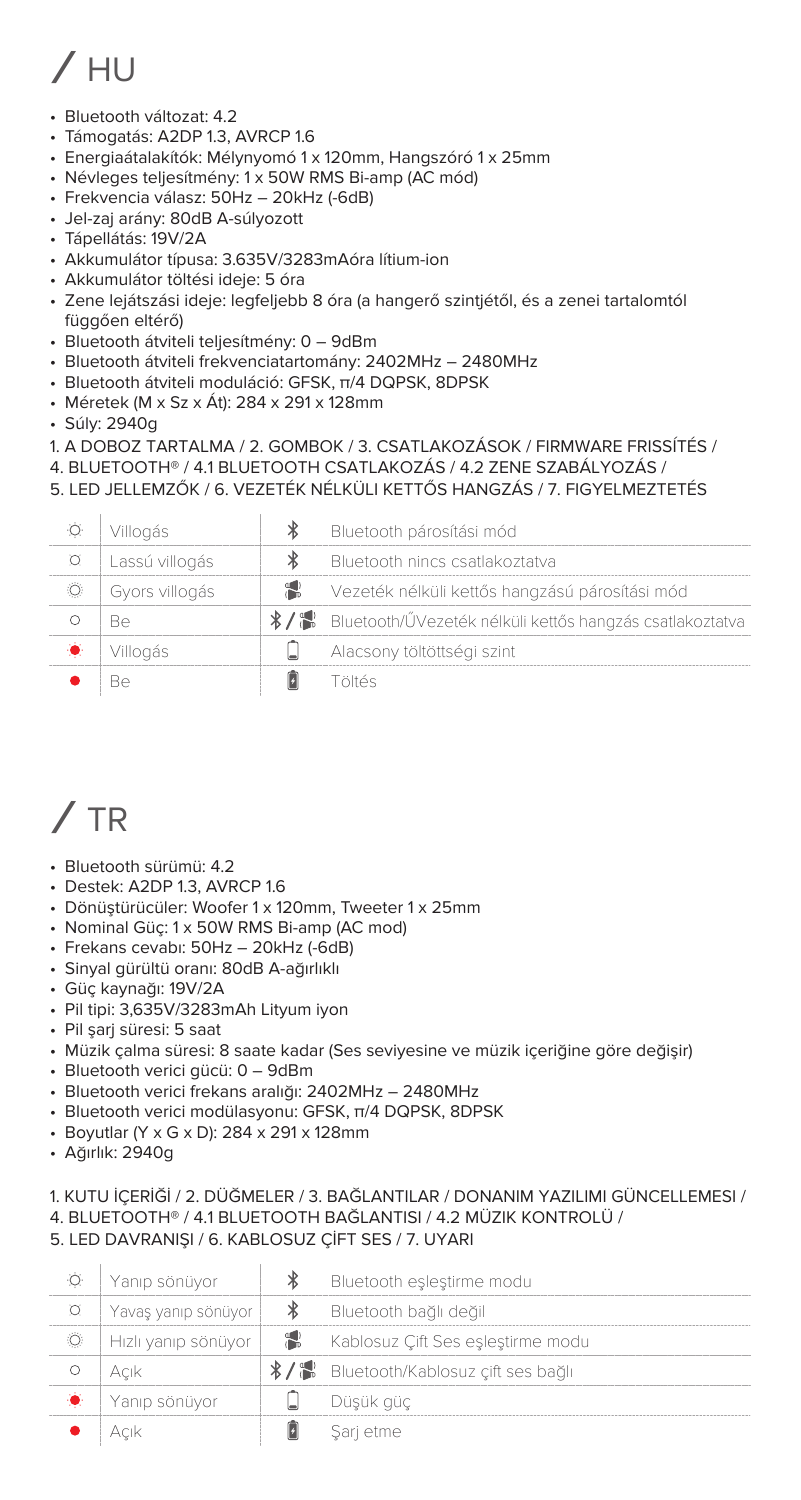# $/$  JP

- Bluetoothバージョン:4.2
- サポート: A2DP 1.3, AVRCP 1.6
- トランスデューサー:ウーファー1x120mm、ツイーター1x25mm
- 定格出力: 1 x 50 WRMS Bi-amp (ACモード)
- 周波数帯域:50Hz~20kHz(-6dB)
- S/N比:80dB以上 A特性
- 電源:19V/2A
- バッテリーの種類:3.635V/3283mAhリチウムイオン
- バッテリー充電時間:5時間
- 音楽再生時間:最高8時間(音量と音楽の内容により異なります)
- Bluetoothトランスミッター出力:0~9dBm
- Bluetoothトランスミッター周波数帯域:2402MHz~2480MHz
- Bluetoothトランスミッター変調:GFSK、π/4DQPSK、8DPSK
- 寸法(高さx幅x奥行:) 284.0x291.0x128.0mm
- 重量:2940g

1. 同梱品 / 2. ボタン / 3.接続 / ファームウェアのアップデート / 4. BLUETOOTH® / 4.1 BLUETOOTH接続 / 4.2 ミュージック・コントロール / 5. LEDの動作 / 6. ワイヤレス・デュア ルサウンド / 7. 警告

| 点滅      | Bluetoothペアリング・モード                 |
|---------|------------------------------------|
| ゆっくりと点滅 | Bluetooth接続できませんでした                |
| 麦早く占滅   | 鸞 ウイヤレス・デュアルサウンド・ペアリングモード          |
|         | */ 黒 Bluetooth/ワイヤレス・デュアルサウンドに接続済み |
| * 点減…   | 低雷力                                |
|         | な 霊 山                              |

### $/$  PL

- Wersja Bluetooth: 4.2
- Wsparcie dla: A2DP 1.3, AVRCP 1.6
- Przetworniki: niskotonowy 1 x 120 mm, wysokotonowy 1 x 25 mm
- Moc znamionowa: 1 x 50 WRMS Bi-amp (zasilacz)
- Pasmo przenoszenia: 50 Hz 20 kHz (-6 dB)
- Stosunek sygnału do szumu: 80 dB (A-ważone)
- Zasilanie: 19 V/2 A
- Akumulator: litowo-jonowy 3,635V/3283mAh
- Czas ładowania baterii: 5 godzin
- Czas odtwarzania muzyki: do 8 godzin (różni się w zależności od ustawień głośności i treści audio)
- Moc nadajnika Bluetooth: 0 9 dBm
- Zakres częstotliwości nadajnika Bluetooth: 2402 MHz 2480 MHz
- Modulacja nadajnika Bluetooth: GFSK, π/4 DQPSK, 8 DPSK
- Wymiary (wys. x dł. x szer.): 284,0 x 291,0 x 128,0 mm
- Waga: 2940 g

#### 1. ZAWARTOŚĆ ZESTAWU / 2. PRZYCISKI / 3. ZŁĄCZA / AKTUALIZACJA OPROGRAMOWANIA UKŁADOWEGO / 4. BLUETOOTH® / 4.1 POŁĄCZENIE BLUETOOTH / 4.2 STEROWANIE ODTWARZANIEM MUZYKI / 5. DZIAŁANIE DIODY LED / 6. BEZPRZEWODOWY DŹWIĘK DWUKANAŁOWY / 7. UWAGA

|  | Miganie         |           | Tryb parowania Bluetooth                                                  |
|--|-----------------|-----------|---------------------------------------------------------------------------|
|  | Powolne miganie |           | Nie połączono z urządzeniem Bluetooth                                     |
|  | Szybkie miganie |           | Tryb parowania bezprzewodowego dźwięku<br>dwukanałowego                   |
|  | Wł              | $*$ / $*$ | Nawiązano połączenie Bluetooth / bezprzewodowego<br>dźwieku dwukanałowego |
|  | Miganie         |           | Bateria bliska wyczerpania                                                |
|  | Wł              |           | ł adowanie                                                                |
|  |                 |           |                                                                           |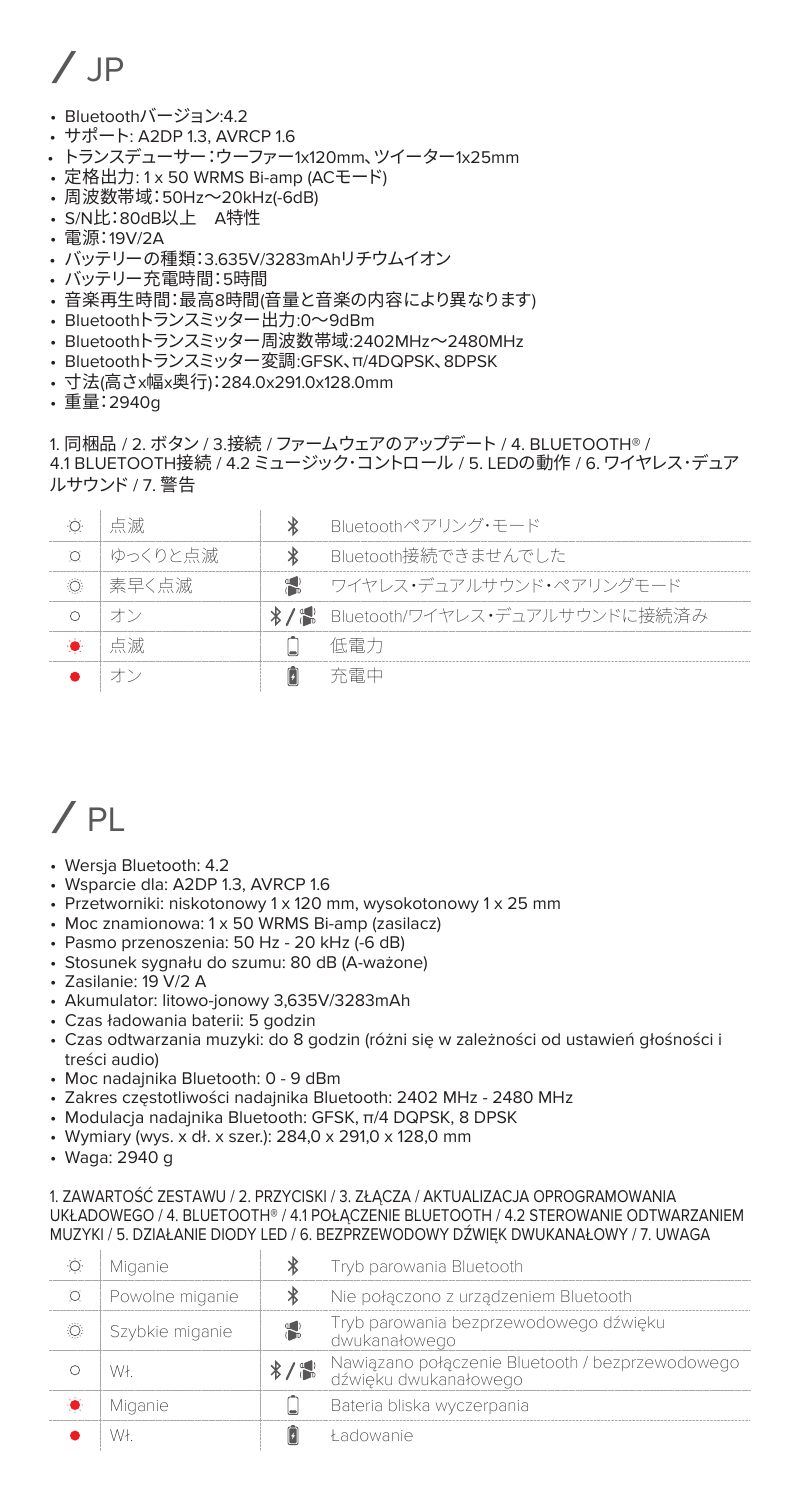### $/$  KO

- 블루투스 버전: 4.2
- 지원: A2DP 1.3, AVRCP 1.6
- 트랜스듀서: 우퍼 1 x 120mm, 트위터 1 x 25mm
- 정격 전력: 1 x 50 WRMS Bi-amp (AC 모드)
- 주파수 응답성: 50Hz~20kHz(-6dB)
- 신호 대 잡음비: 80dB A-가중
- 전원 공급 장치: 19V/2A
- 배터리 유형: 3.635V/3283mAh 리튬이온
- 배터리 충전 시간: 5시간
- 음악 재생 시간: 최대 8시간(볼륨 레벨이나 음악 콘텐츠에 따라 달라질 수 있음)
- 블루투스 송출 출력: 0 ~ 9dBm
- 블루투스 송출 주파수 범위: 2402MHz ~ 2480MHz
- 블루투스 송출 모듈레이션: GFSK,π /4 DQPSK, 8DPSK
- 치수(높이 x 너비 x깊이):284.0 x 291.0 x 128.0mm
- 중량: 2940g

1. 구성품 / 2. 버튼 / 3. 연결 / 펌웨어 업데이트 / 4. BLUETOOTH® / 4.1 BLUETOOTH 연결 / 4.2 음악 제어 / 5. LED 동작 / 6. 무선 듀엌 사운드 / 7. 경고

| 까반의       | Bluetooth 페어링 모드               |
|-----------|--------------------------------|
| i 느리게 깡박임 | Bluetooth 연결 안 됨               |
| ↑ 빠르게 깡박임 | $\mathcal{R}$ 무선 듀얼 사운드 페어링 모드 |
|           | ∦ / 빠 Bluetooth/무선 듀얼 사운드 연결됨  |
| ↑ 깡반의     | 전원 부족                          |
|           | 충전 중                           |

### / CHS

- 蓝牙版: 4.2
- 支持:A2DP 1.3, AVRCP 1.6
- 换能器: 1 个低音扬声器 (120mm);1 个高音扬声器 (25mm)
- 额定功率: 1 x 50 WRMS Bi-amp(交流电供电)
- 频率响应: 50Hz-20kHz (-6dB)
- 信噪比 80dB A 加权声级
- 电源: 19V/2A
- 电池类型: 3.635V/3283mAh 锂离子电池
- 
- 电池充电时间:5 小时<br>• 音乐播放时间:最长 8 小时 (因音量和音频内容而异)
- Bluetooth 发射器功率: 0 9dBm
- Bluetooth 发射器频率范围: 2402MHz 2480MHz
- Bluetooth 发射器调制: GFSK,π /4 DQPSK, 8DPSK
- 尺寸(长 x 宽 x 厚):284.0 x 291.0 x 128.0 (mm)
- 重量:2940g

1. 产品清单 / 2. 按钮 / 3. 连接 / 固件更新 / 4. BLUETOOTH® / 4.1 蓝牙连接 / 4.2 音乐控制 / 5. LED 变化模式 / 6. 无线双声道 / 7. 警告

| 幻雁   | ж | 蓝牙配对模式           |
|------|---|------------------|
| 缓慢闪烁 | ж | 蓝牙未连接            |
| 快速闪烁 |   | 无线双声道配对模式        |
| 开启   |   | */ # 蓝牙/无线双声道已连接 |
| 闪烁   |   | 电量低              |
| 开启   |   | 正在卒申             |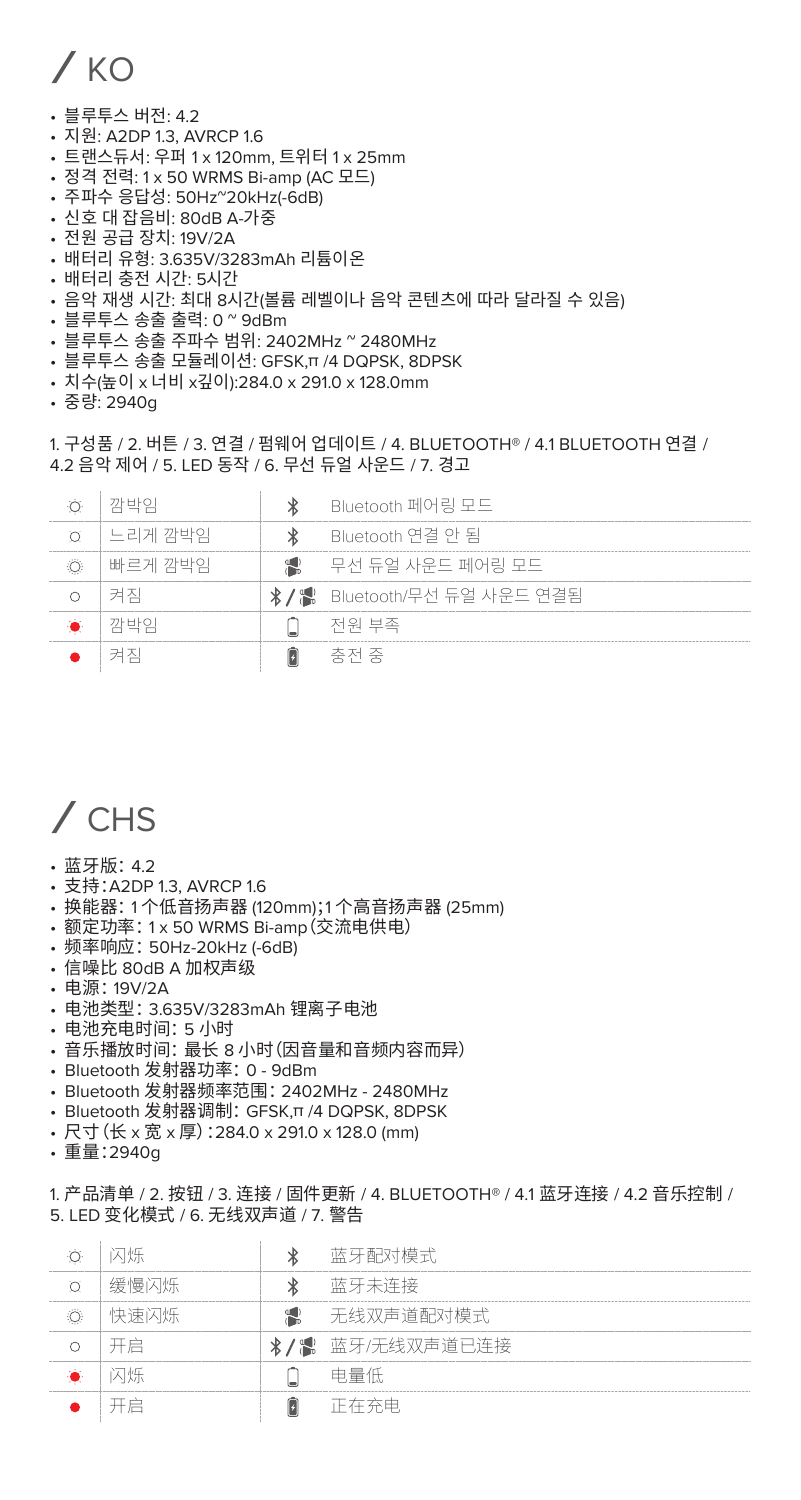# / CHT

- 藍牙版本: 4.2
- 支援技術: A2DP 1.3, AVRCP 1.6
- 轉換器:低音單體 1 x 120mm,高音單體 1 x 25mm
- 額定功率: 1 x 50 WRMS Bi-amp(AC 模式)
- 響應頻率: 50Hz-20kHz(-6dB)
- 訊噪比: 80dB(A 加權)
- 電源: 19V/2A
- 電池類型: 3.635V/3283mAh 鋰離子電池
- 電池充電時間: 5 個小時
- 音樂播放時間:長達 8 個小時(視音量和音樂內容而異)
- Bluetooth 發射功率: 0 9dBm
- Bluetooth 發射頻率範圍: 2402MHz 2480MHz
- Bluetooth 發射調變: GFSK、π /4 DQPSK、8DPSK
- 尺寸(高 x 寬 x 深):284.0 x 291.0 x 128.0mm
- 重量:2940g

1. 包裝盒內物品 / 2. 按鈕 / 3. 連接 / 韌體更新 / 4. 藍牙® / 4.1 藍牙連接 / 4.2 音樂控制 / 5. LED 狀態 / 6. 无线双声道 / 7.警告

| 閃慘   | 藍牙配對樺式                         |
|------|--------------------------------|
| 緩慢閉拳 | 藍牙未連接                          |
| 快速閉機 | Wireless Dual Sound 配對模式.      |
| 匪    | */■ 藍牙/Wireless Dual Sound 已連接 |
| 用月份  | 雷池雷量低                          |
| 匪    | 正在本国                           |

### $/$  ID

- Versi Bluetooth: 4.2
- Mendukung: A2DP 1.3, AVRCP 1.6
- Transduser: Woofer 1 x 120 mm, Tweeter 1 x 25 mm
- Peringkat Daya: 1 x 50 WRMS Bi-amp (Mode AC)
- Respons frekuensi: 50 Hz 20 kHz (-6 dB)
- Rasio sinyal ke bunyi: 80 dB Bobot A
- Catu daya: 19 V / 2 A
- Tipe baterai: Lithium-ion 3,635V/3283mAh
- Lama pengisian daya baterai: 5 jam
- Waktu putar musik: hingga 8 jam (Bervariasi tergantung tingkat volume dan konten musik)
- Daya pemancar Bluetooth: 0 9 dBm
- Rentang frekuensi pemancar Bluetooth: 2402 MHz 2480 MHz
- Modulasi pemancar Bluetooth: GFSK, π / 4 DQPSK, 8 DPSK
- Dimensi (T x L x D): 284,0 x 291,0 x 128,0 mm
- Berat: 2940 g

1. ISI KOTAK / 2. TOMBOL / 3. SAMBUNGAN / PEMBARUAN FIRMWARE / 4. BLUETOOTH® / 4.1 KONEKSI BLUETOOTH / 4.2 KONTROL MUSIK / 5. POLA LED / 6. SUARA GANDA NIRKABEL / 7. PERINGATAN

| Berkedip        | Mode penyambungan Bluetooth                   |
|-----------------|-----------------------------------------------|
| Berkedip lambat | Bluetooth tidak terhubung                     |
| Berkedip cepat  | Mode penyambungan Suara Ganda Nirkabel        |
| On (Aktif)      | */ ▓ Bluetooth/Suara Ganda Nirkabel terhubung |
| Berkedip        | Daya hampir habis                             |
| On (Aktif)      | Mengisi daya                                  |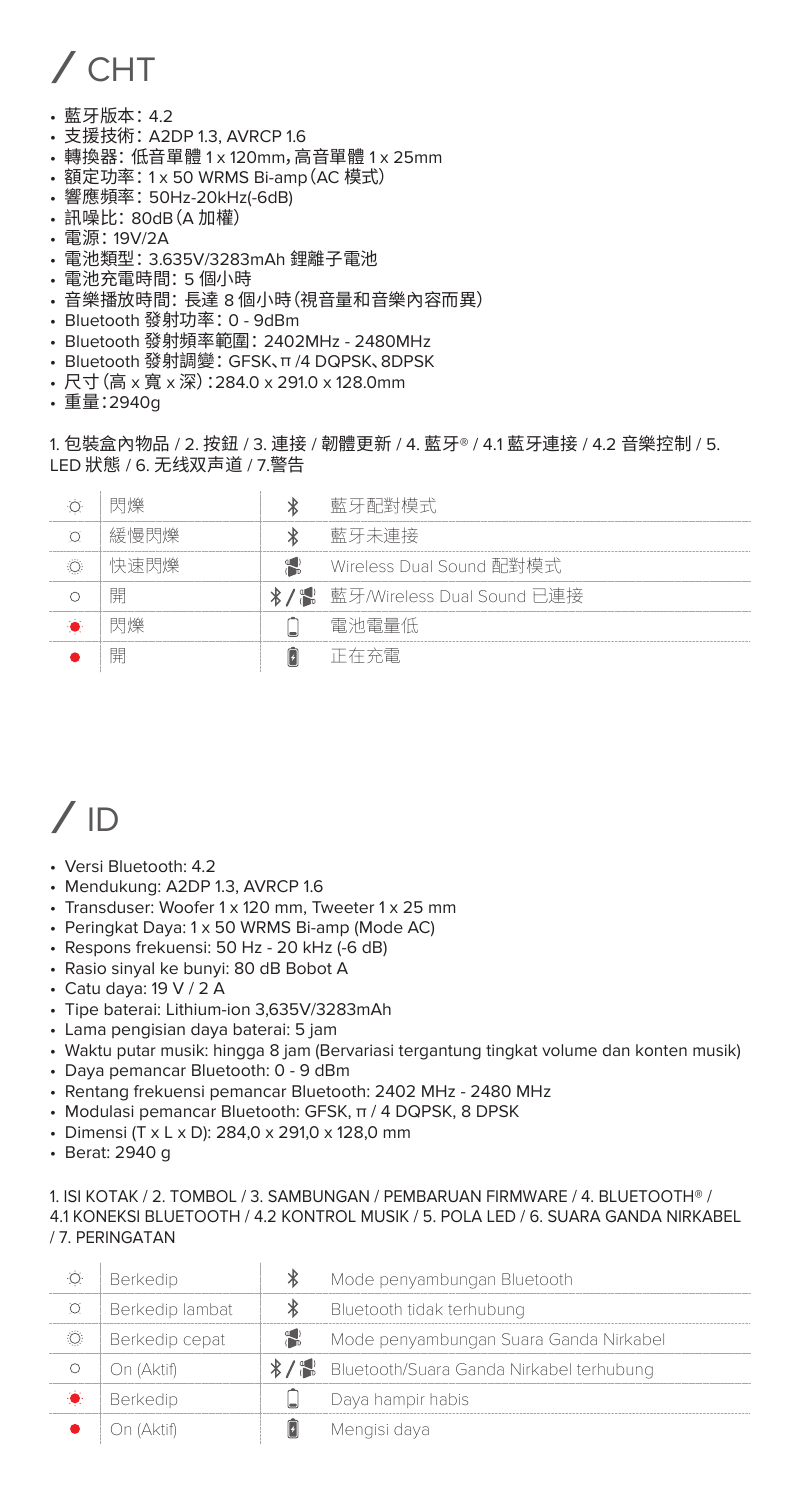# $HF/$

- גרסת Bluetooth: 4.2
- A2DP 13, AVRCP 16 :תמיכה
- מתמרים: 1 וופר 120 מ"מ, 1 טוויטר 25 מ"מ
- )AC מצב )50W RMS Bi-amp 1 :נקוב הספק•
- תדירות תגובה: 50 הרץ עד 20 קה"ץ)-6 דציבל(
	- יחס אות לרעש: dBA80 משוקלל
		- ספק כוח: 19 וולט, 2 אמפר
- סוג הסוללה: יוני ליתיום, 3.635 וולט 3283/ מילי אמפ"ש
	- זמן טעינת הסוללה: 5 שעות
- זמן נגינת מוזיקה: עד 8 שעות (משתנה בהתאם לרמת הווליום ולתוכן הנשמע)
	- כוח משדר Bluetooth: 0 dBm9
	- טווח משדר תדירות Bluetooth: MHz2480 MHz2402
		- GFSK, π /4 DQPSK, 8DPSK :Bluetooth משדר אפנון•
			- מידות )ג' x ר' x ע'(: 284 מ"מ x 291 מ"מ x 128 מ"מ
				- משקל: 2940 ג'

.1 מה באריזה / .2 לחצנים / .3 חיבורים / עדכון קושחה / .4 RBLUETOOTH / 4.1 חיבור BLUETOOTH / 4.2 בקרת מוסיקה / 5. נוריות חיווי / 6. צליל אלחוטי דו כיווני / 7. אזהרה

| Bluetooth מצב צימוד                                                   |             |  |
|-----------------------------------------------------------------------|-------------|--|
| Bluetooth לא מחובר                                                    | היבהוב איטי |  |
| Wireless Dual Sound-מצב צימוד ל-Wireless Dual Sound                   | היבהוב מהיר |  |
| Bluetooth / Wireless Dual Sound מחובר Bluetooth / Wireless Dual Sound |             |  |
| סוללה חלשה                                                            |             |  |
| רטעינה                                                                |             |  |

 $AR/$ 

- **إصدار** Bluetooth: 4.2
- A2DP 1.3, AVRCP 1.6 :**الدعم**•
- **محول الطاقة**: **مضخم صوت** 1 × 120 **ملم، مجهار عالي التردد** 1 × 25 **ملم**
	- **القوة المقدرة**: 1 × 50 **واط** amp-Bi RMS) **وضع** AC(
		- **استجابة التردد**: 50 **هرتز** 20 **كيلو هرتز** (-6 **ديسيبل**)
	- **نسبة الإشارة إلى التشويش**: 80 **ديسيبل التصنيف الصو** A
		- **مصدر الطاقة**: 19 **فولت**2/ **أمب**
	- **نوع البطارية**: **ليثيوم أيون** 3.635 **فولت**3283/ **مللي أمب**
		- **وقت شحن البطارية**: 5 **ساعات**
- **وقت تشغيل الموسيقى**: **ما يصل إلى** 8 **ساعات** (**يختلف حسب مستوى الصوت والمحتوى الموسيقي**)
	- **قوة جهاز إرسال البلوتوث**: 0 9 **ديسيبل مللي**
	- **نطاق تردد جهاز إرسال البلوتوث**: 2402 **ميجاهرتز**-2480 **ميجاهرتز تعديل جهاز إرسال البلوتوث**: DPSK8 ,DQPSK /4π ,GFSK
	-
	- **البعد** (**الارتفاع** × **العرض** × **العمق**): 284 **ملم** × 291 **ملم** × 128 **ملم**
		- **الوزن**: 2940**جرام**

1. محتويات العبوة / 2. الأزرار / 3. التوصيلات / تحديث البرامج / 4. تقنية ®A1 / BLUETOOTH / اتصال BLUETOOTH / 4.2 التحكم في الموسيقى / 5. إضاءة مصباح LED / 6. صوت مزدوج لاسلكي / 7. تحذير

| وضع اقتران Bluetooth                |      |  |
|-------------------------------------|------|--|
| غير متصل عبر Bluetooth              |      |  |
| وضع اقتران صوت مزدوج لاسلكي         | سريع |  |
| صوت مزدوج لاسلكي/عبر Bluetooth متصل |      |  |
| طاقة منخفضة                         |      |  |
|                                     |      |  |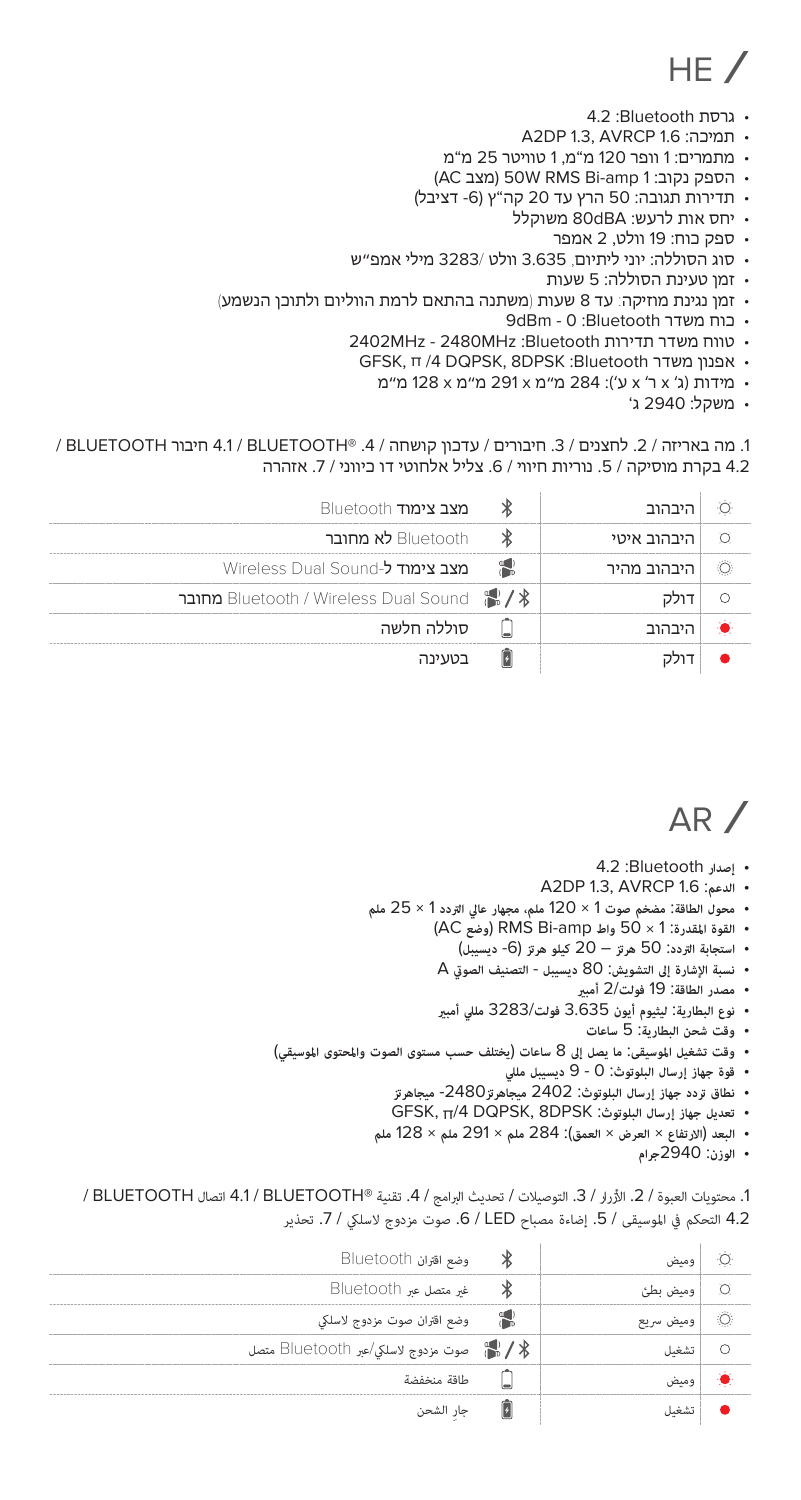Торговая марка: Harman/Kardon

Страна происхождения: Китай

Гарантийный период: 1 год Срок службы: 3 года

Товар сертифицирован

Назначение товара: Активная акустическая система

Изготовитель: Харман Интернешнл Индастриз Инкорпорейтед, США, 06901 Коннектикут, г.Стэмфорд, Атлантик Стрит 400, офис 1500

Импортер в Россию: OOO "ХАРМАН РУС СиАйЭс", Россия, 127018, г.Москва, ул. Двинцев, д.12, к. 1

Информация о сервисных центрах: www.harman.com/ru тел. +7-800-700-0467



Дата производства: Дата изготовления устройства определяется по двум буквенным обозначениям из второй группы символов серийного номера изделия, следующих после разделительного знака «-». Кодировка соответствует порядку букв латинского алфавита, начиная с января 2010 года: 000000-MY0000000, где «M» - месяц производства (А - январь, B февраль, C - март и т.д.) и «Y» - год производства (A - 2010, B - 2011, C - 2012 и т.д.).

Используйте устройство только по прямому назначению в соответствии с предоставленной инструкцией. Не пытайтесь самостоятельно вскрывать корпус товара и осуществлять ремонт. В случае обнаружения недостатков или дефектов, обращайтесь за гарантийным обслуживанием в соответствии с информацией из гарантийного талона. Особые условия хранения, реализации и (или) транспортировки не предусмотрены. Избегайте воздействия экстремальных температур, долговременного воздействия влаги, сильных магнитных полей. Устройство предназначено для работы в жилых зонах. Срок годности не ограничен при соблюдении условий хранения. Пожалуйста, не утилизируйте устройства с литий-ионными аккумуляторами вместе с бытовыми отходами.



The Bluetooth® word mark and logos are registered trademarks owned by the Bluetooth SIG Inc. and any use of such marks by HARMAN International Industries, Incorporated is under license. Other trademarks and trade names are those of their respective owners.